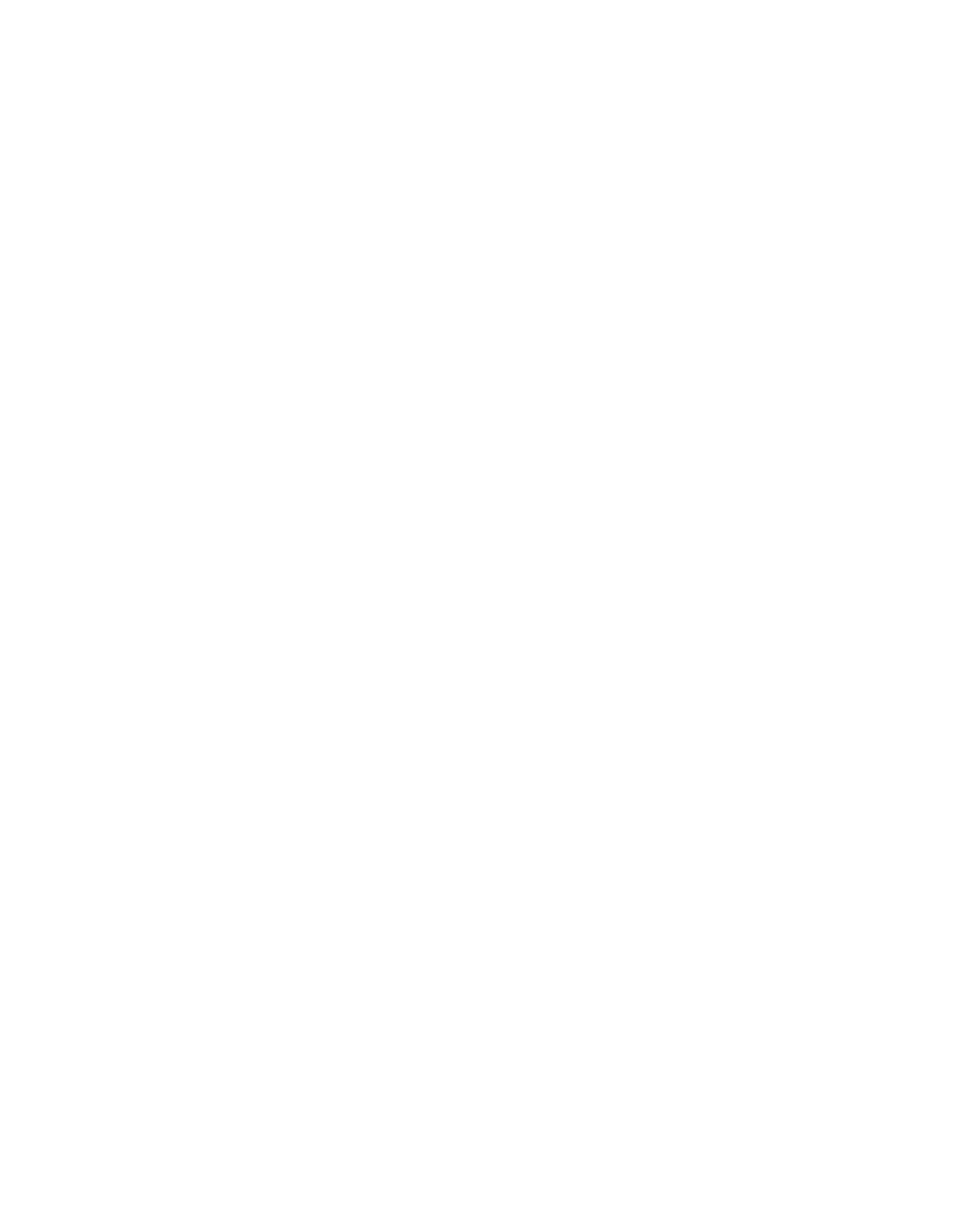

COMMON TRAINING

INSTRUCTIONAL GUIDE



## SECTION 1

# EO M201.01 – DISCUSS THE RIGHTS AND RESPONSIBILITIES OF A CANADIAN CITIZEN

Total Time: 30 min

## PREPARATION

#### PRE-LESSON INSTRUCTIONS

Resources needed for the delivery of this lesson are listed in the lesson specification located in A-CR-CCP-802/PG-001, Chapter 4. Specific uses for said resources are identified throughout the Instructional Guide within the TP for which they are required.

Review the lesson content and become familiar with the material prior to delivering the lesson.

Photocopy the handout located at Annex A for each cadet.

#### PRE-LESSON ASSIGNMENT

N/A.

#### APPROACH

An interactive lecture was chosen for TP1 and TP2 to orient the cadets to the rights and responsibilities of a Canadian citizen, generate an interest and to present basic material.

A group discussion was chosen for TP3 as it allows the cadets to interact with their peers and share their knowledge, experiences, opinions, and feelings about the rights and responsibilities of a Canadian citizen.

# INTRODUCTION

#### REVIEW

N/A.

# **OBJECTIVES**

By the end of this lesson the cadet shall be expected to identify the rights and responsibilities of a Canadian citizen.

#### **IMPORTANCE**

Cadets are valued members of their community and they have the ability to make positive contributions to society. Recognizing and understanding the rights and responsibilities of a Canadian citizen may assist cadets in positively impacting their community.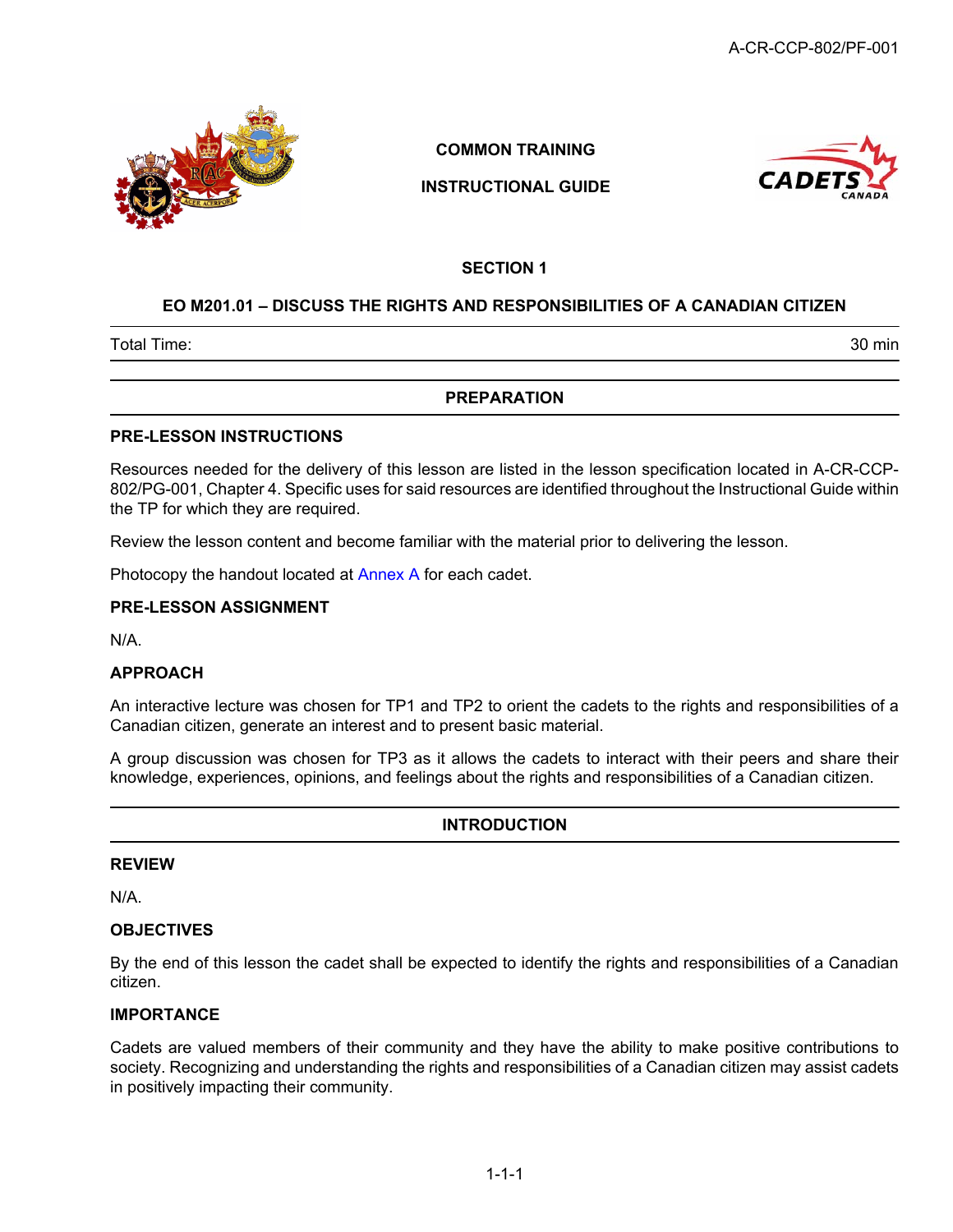# Teaching Point 1 **Explain the Rights of a Canadian Citizen** Explain the Rights of a Canadian Citizen

Time: 10 min Method: Interactive Lecture Communication of the Method: Interactive Lecture

Every Canadian citizen is granted certain rights based on Canada's tradition of democracy and respect for human dignity and freedom. These rights are found in Canada's Human Rights Codes and in the Canadian Charter of Rights and Freedoms.

All Canadians have the following rights:

- Equality Rights. Every citizen is entitled to equal treatment before and under the law, and equal protection and benefit of the law without discrimination.
- **Democratic Rights.** Every citizen has the right to participate in political activities including voting and being elected to political office.
- Legal Rights. Every citizen has the right to be presumed innocent until proven guilty, the right to retain a  $\bullet$ lawyer and to be informed of that right and the right to an interpreter in court proceedings.
- Mobility Rights. Every citizen has the right to enter and leave Canada, and to move to and take up residence in any province.
- Language Rights. Every citizen has the right to use either the English or French language in communications with the federal government and certain provincial governments.
- Minority Language Education Rights. In general, English and French minorities in every province and territory have the right to be educated in their own language.

Canadians also enjoy fundamental freedoms of religion, thought, expression, peaceful assembly and association.

If Canadian citizens have their rights violated by the federal, provincial or territorial governments or their rights are violated by others, Canadian citizens can challenge that action in court.

English and French are the two official languages of Canada. They are an important part of our national heritage and national identity.

# CONFIRMATION OF TEACHING POINT 1

# QUESTIONS

- Q1. Where are the rights of a Canadian citizen found?
- Q2. Name the rights of a Canadian citizen.
- Q3. What other fundamental freedoms do Canadian citizens have?

### ANTICIPATED ANSWERS

- A1. The rights of a Canadian citizen are found in Canada's Human Rights Codes and in the Canadian Charter of Rights and Freedoms.
- A2. The rights of a Canadian citizen include:
	- equality rights equal treatment and protection from discrimination before the law,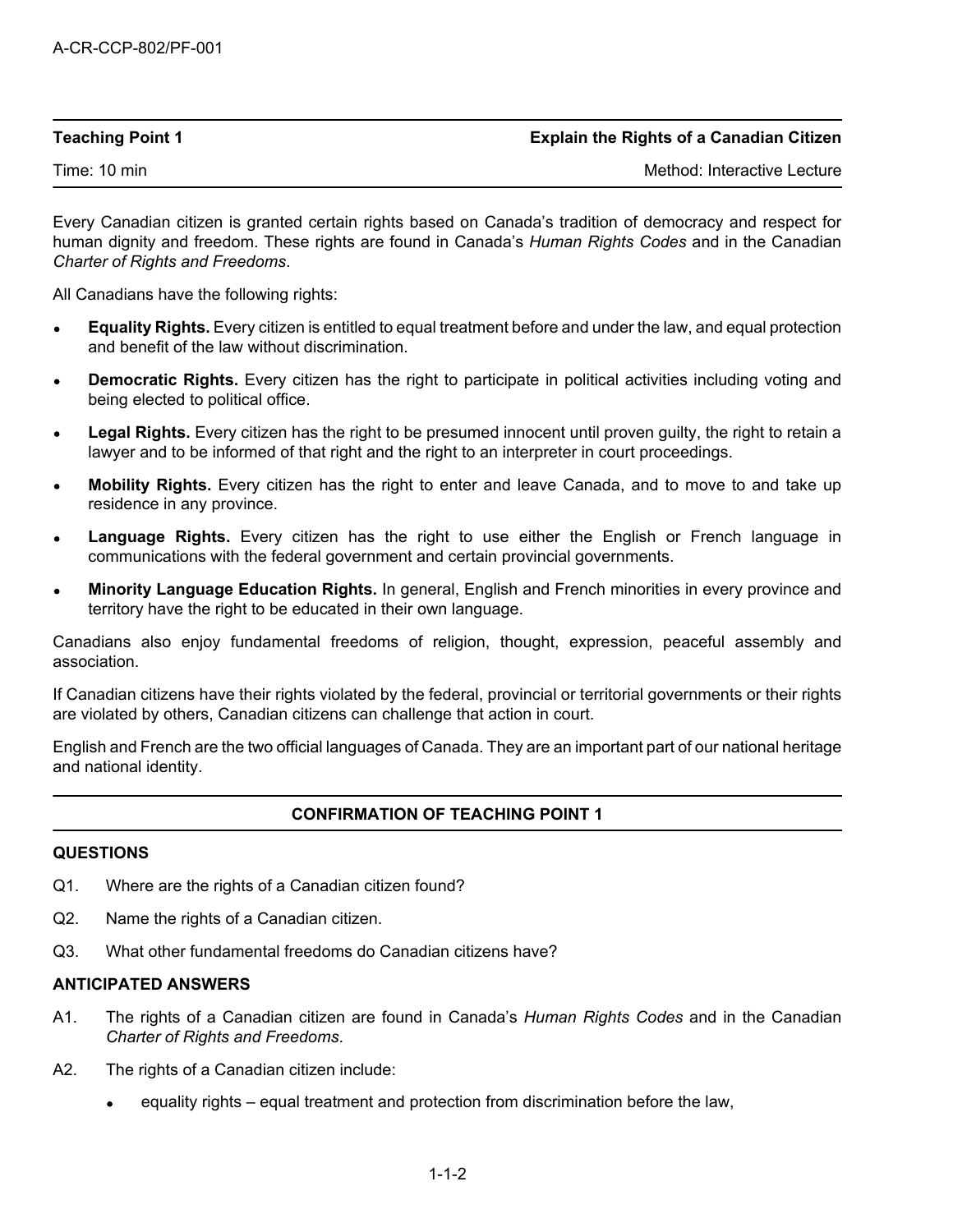- democratic rights participation in political activities,  $\bullet$
- legal rights the presumption of innocence until proven guilty,  $\bullet$
- mobility rights the ability to move within the country,  $\bullet$
- language rights using either official language when dealing with the federal government, and  $\bullet$
- minority language education rights education conducted in either official language for the English  $\bullet$ or French minority.
- A3. Canadians also enjoy fundamental freedoms of religion, thought, expression, peaceful assembly and association.

| <b>Teaching Point 2</b> | <b>Explain the Responsibilities of a Canadian Citizen</b> |
|-------------------------|-----------------------------------------------------------|
| Time: 5 min             | Method: Interactive Lecture                               |

Canadian citizens share certain common responsibilities.

These responsibilities are:

- understanding and obeying Canadian laws;
- participating in Canada's democratic political system;
- voting in elections;
- allowing other Canadians to enjoy their rights and freedoms; and
- appreciating and helping to preserve Canada's multicultural heritage.

All Canadians are encouraged to become informed about political activities and to help better their communities and the country by reading a newspaper, watching news programs, etc.

#### CONFIRMATION OF TEACHING POINT 2

# **QUESTIONS**

- Q1. List the responsibilities of a Canadian citizen.
- Q2. What are all Canadians encouraged to do?
- Q3. What are some ways Canadian citizens may become informed about political activities?

## ANTICIPATED ANSWERS

- A1. These responsibilities are:
	- understanding and obeying Canadian laws;  $\bullet$
	- participating in Canada's democratic political system;  $\bullet$
	- voting in elections;  $\bullet$
	- allowing other Canadians to enjoy their rights and freedoms; and  $\bullet$
	- appreciating and helping to preserve Canada's multicultural heritage.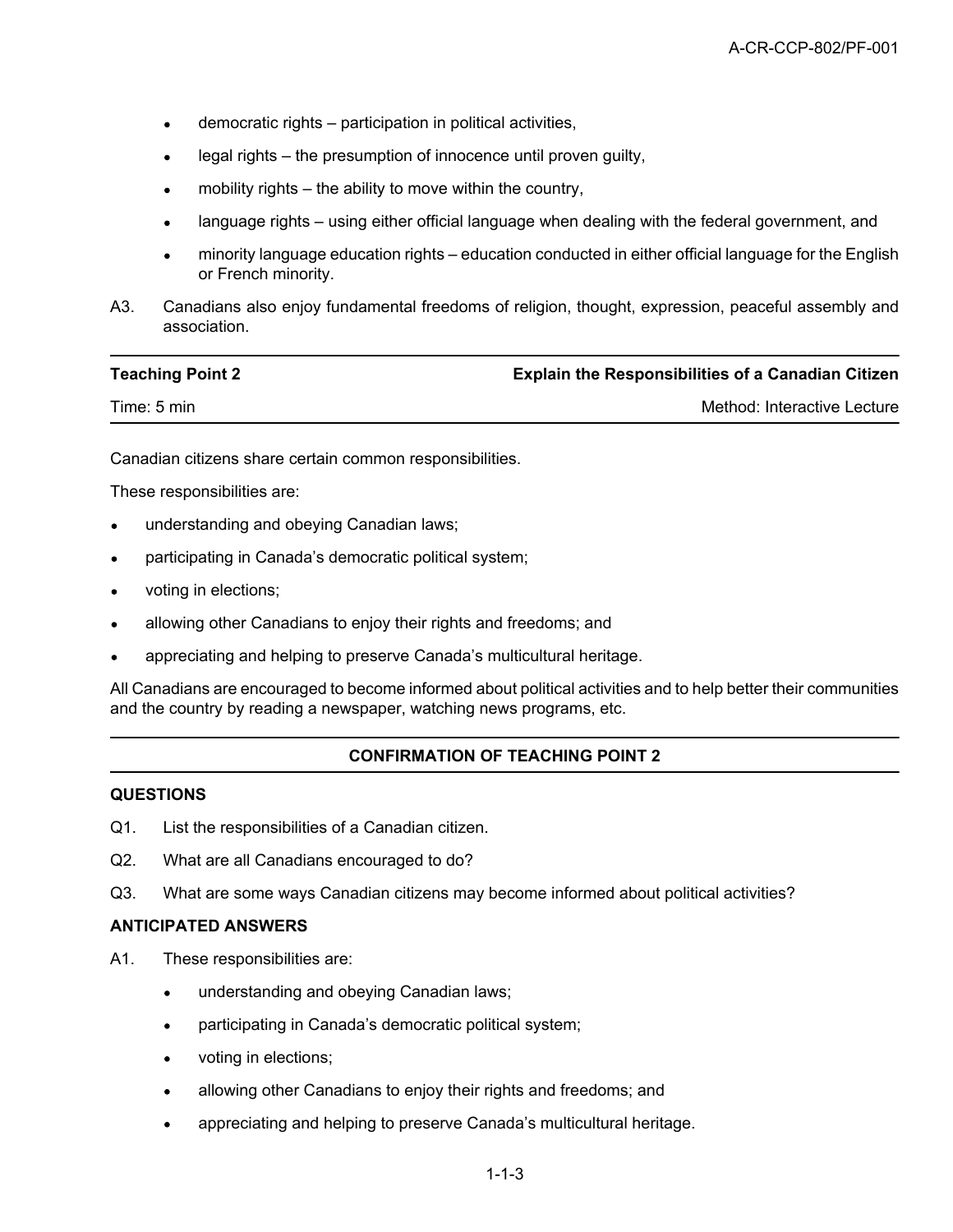- A2. All Canadians are encouraged to become informed about political activities and to help better their communities and the country.
- A3. Answers will vary (read a newspaper, watch news programs, etc.).

# Teaching Point 3 Conduct a Group Discussion Where Cadets Decide Which Right or Responsibility Is the Most Important to Them

Time: 10 min Method: Group Discussion Method: Group Discussion

# BACKGROUND KNOWLEDGE



The point of the group discussion is to draw the following information from the group using the tips for answering/facilitating discussion and the suggested questions provided.



Distribute the handout of rights and responsibilities of a Canadian citizen located at Annex A.

# TIPS FOR ANSWERING/FACILITATING DISCUSSION

- Establish ground rules for discussion, e.g. everyone should listen respectfully; don't interrupt; only one person speaks at a time; no one's ideas should be made fun of; you can disagree with ideas but not with the person; try to understand others as much as you hope they understand you; etc.
- Sit the group in a circle, making sure all cadets can be seen by everyone else.
- Ask questions that will provoke thought; in other words avoid questions with yes or no answers.
- Manage time by ensuring the cadets stay on topic.
- $\bullet$ Listen and respond in a way that indicates you have heard and understood the cadet. This can be done by paraphrasing their ideas.
- Give the cadets time to respond to your questions.
- Ensure every cadet has an opportunity to participate. One option is to go around the group and have each cadet answer the question with a short answer. Cadets must also have the option to pass if they wish.
- Additional questions should be prepared ahead of time.

# SUGGESTED QUESTIONS

- Q1. Which of the rights of a Canadian citizen do the cadets think is the most important to them?
- Q2. Why was that right chosen?
- Q3. Which of the responsibilities of a Canadian citizen do the cadets think is the most important to them?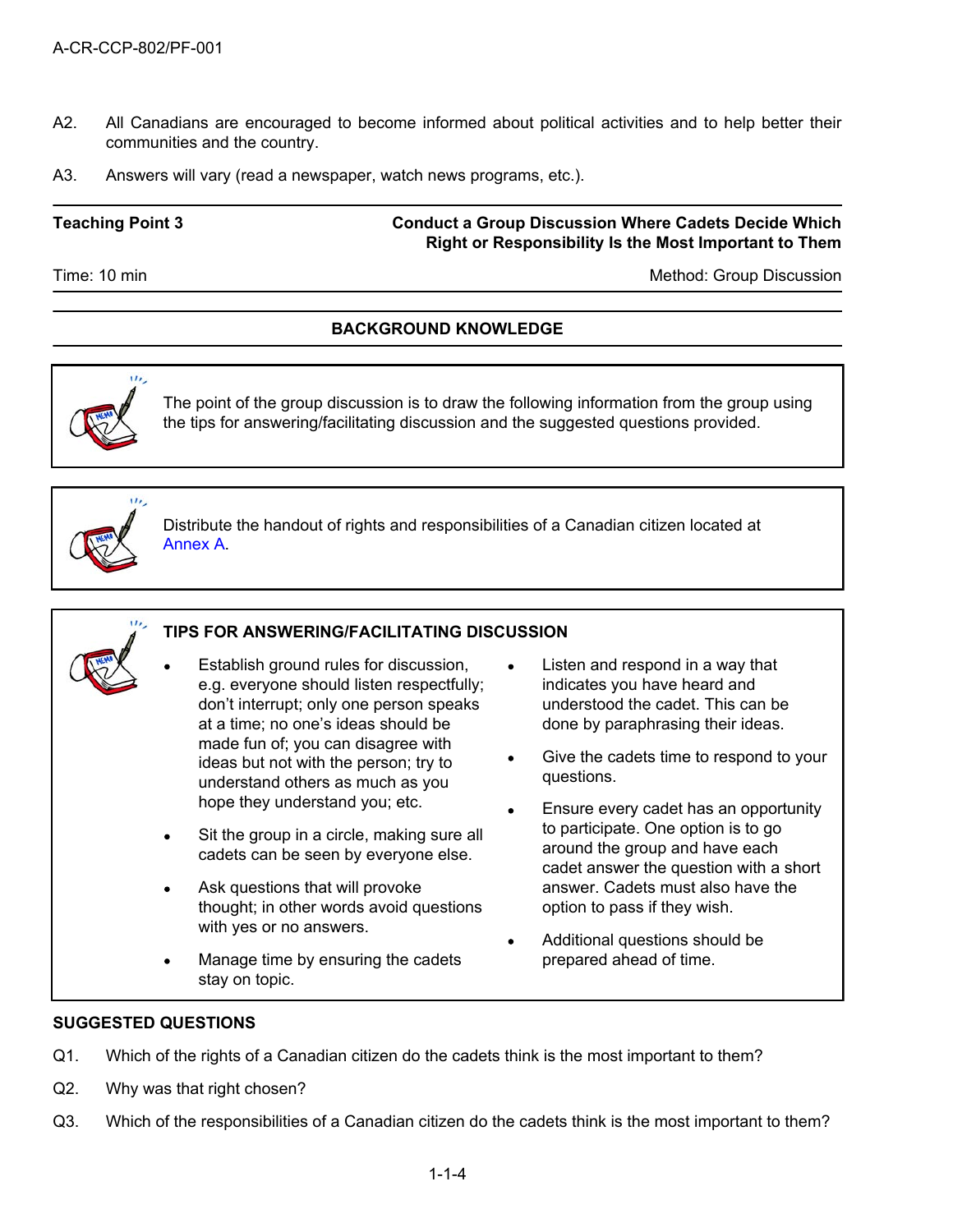Q4. Why was that responsibility chosen?



Other questions and answers will develop throughout the group discussion. The group discussion should not be limited to only those suggested.



Reinforce those answers given and comments made during the group discussion, ensuring the teaching point has been covered.

# CONFIRMATION OF TEACHING POINT 3

The cadets' participation in the group discussion will serve as confirmation of this TP.

# END OF LESSON CONFIRMATION

## QUESTIONS

- Q1. Name the rights of a Canadian citizen.
- Q2. List the responsibilities of a Canadian citizen.
- Q3. What are Canada's two official languages?

# ANTICIPATED ANSWERS

- A1. The rights of a Canadian citizen include:
	- equality rights equal treatment and protection from discrimination before the law;  $\bullet$
	- democratic rights participation in political activities;  $\bullet$
	- legal rights the presumption of innocence until proven guilty;  $\bullet$
	- mobility rights the ability to move within the country;  $\bullet$
	- language rights using either official language when dealing with the federal government; and
	- minority language education rights education conducted in either official language for the English or French minority.
- A2. The responsibilities of a Canadian citizen are:
	- understanding and obeying Canadian laws;  $\bullet$
	- participating in Canada's democratic political system;  $\bullet$
	- voting in elections;  $\bullet$
	- allowing other Canadians to enjoy their rights and freedoms; and  $\bullet$
	- appreciating and helping to preserve Canada's multicultural heritage.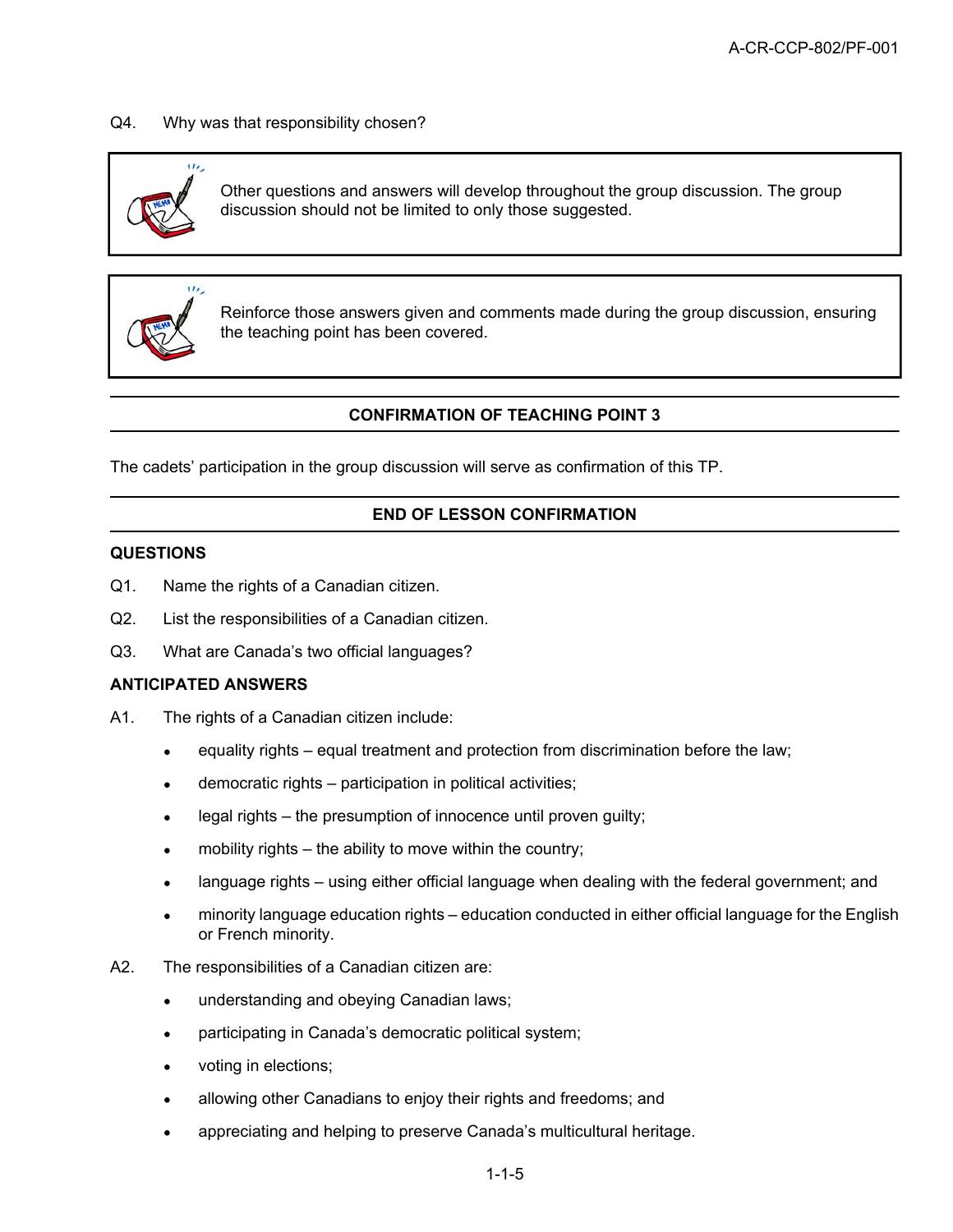A3. Canada's two official languages are English and French.

# **CONCLUSION**

# HOMEWORK/READING/PRACTICE

N/A.

# METHOD OF EVALUATION

N/A.

# CLOSING STATEMENT

All Canadian citizens have certain rights and responsibilities. Recognizing and understanding the rights and responsibilities of a Canadian citizen may assist cadets in making a positive impact on their community.

# INSTRUCTOR NOTES/REMARKS

N/A.

# REFERENCES

C0-081 Citizenship and Immigration Canada. (2006). Fact Sheet: Rights and Responsibilities. Retrieved 2 February 2007, from http://www.cic.gc.ca/english/newcomer/fact\_08e.html.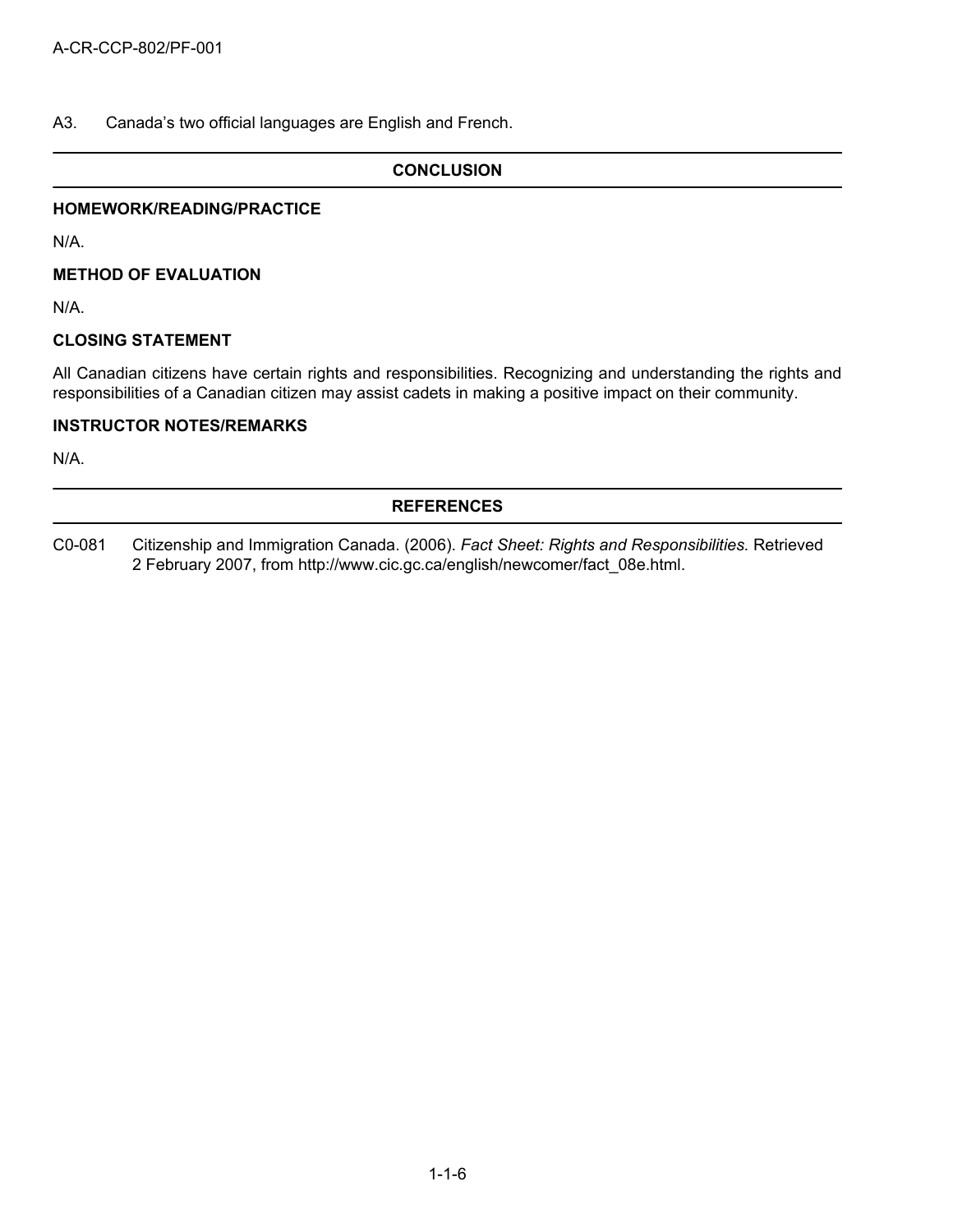

COMMON TRAINING

INSTRUCTIONAL GUIDE



# SECTION 2

## EO M201.02 – DISCUSS THE PRINCIPLES OF ENVIRONMENTAL STEWARDSHIP

Total Time: 30 min

## PREPARATION

#### PRE-LESSON INSTRUCTIONS

Resources needed for the delivery of this lesson are listed in the lesson specification located in A-CR-CCP-802/PG-001, Chapter 4. Specific uses for said resources are identified throughout the Instructional Guide within the TP for which they are required.

Review the lesson content and become familiar with the material prior to delivering the lesson.

Photocopy the handout located at Annex B for each cadet.

#### PRE-LESSON ASSIGNMENT

N/A.

#### APPROACH

An interactive lecture was chosen for TP1 and TP2 to orient the cadets to the principles of environmental stewardship, generate an interest and present basic material.

A group discussion was chosen for TP3 as it allows the cadets to interact with their peers and share their knowledge, experiences, opinions, and feelings about environmental stewardship.

# INTRODUCTION

#### REVIEW

N/A.

# **OBJECTIVES**

By the end of this lesson the cadet shall be expected to discuss the principles of environmental stewardship.

## **IMPORTANCE**

It is important for cadets to learn the principles of environmental stewardship so cadets may become more environmentally conscious.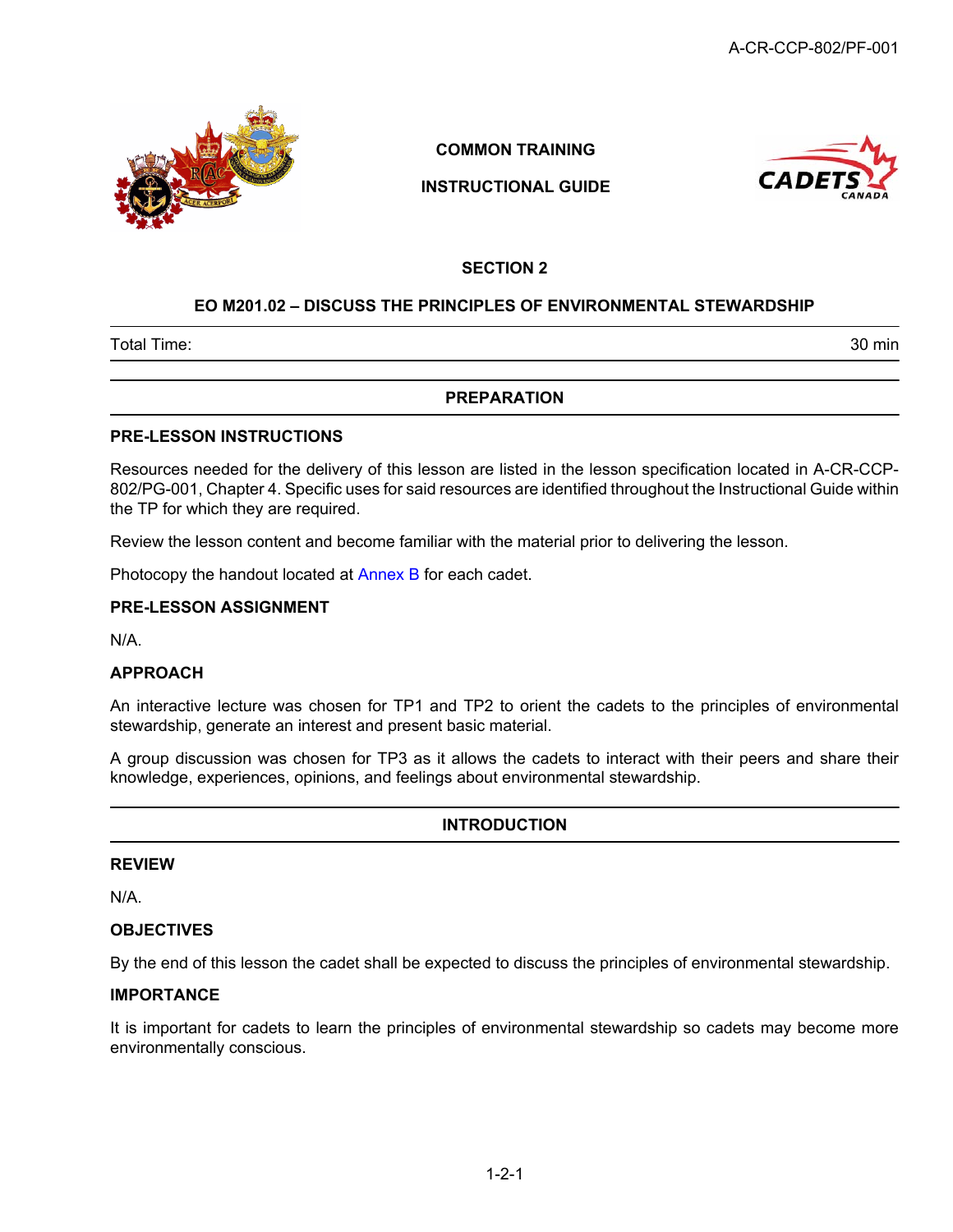# Teaching Point 1 **Explain the Government of Canada's Code of Environmental Stewardship**

Time: 10 min Method: Interactive Lecture Communication of the Method: Interactive Lecture

As part of being a responsible Canadian citizen, cadets should be aware of their role in protecting the environment.

The Government of Canada has enacted legislation in order to ensure the protection of the environment and that human health is not endangered.



Distribute the Government of Canada's Code of Environmental Stewardship located at Annex B.

To reflect the Government's dedication to protecting the environment, in all aspects of its operations and activities, it has created the Government of Canada's Code of Environmental Stewardship.

The Government commits to:

- incorporating environmental concerns in relevant decisions. The Government must take environmental concerns into account in every decision and piece of legislation it writes and passes;
- ensuring environmental considerations are incorporated in purchasing practices. The Government must consider the environment when it purchases anything, from submarines to paper products;
- applying environmentally responsible practices in disposal. The Government must use environmentally responsible practices when acquiring, using, transporting, storing and disposing of hazardous materials. A hazardous material is any item or agent which has the potential to cause harm to humans, animals, or the environment, either by itself or through interaction with other factors. These materials may be biological, nuclear, chemical, etc.;
- meeting or exceeding federal environmental laws. The Government has pledged to meet or exceed the letter and spirit of federal environmental laws and, where appropriate, to be compatible with provincial, territorial and international standards;
- reusing, recycling and reducing waste. The Government has to find methods to seek cost-effective ways  $\bullet$ to reduce the use of raw materials, toxic substances, energy, water and other resources. The Government has also promised to recycle and reuse items where appropriate; and
- improving the level of environmental awareness. The Government has undertaken the task of improving the level of environmental awareness throughout the public service. It stresses to its employees the environmental and health benefits of environmental awareness and encourages and recognizes beneficial actions of employees.

# CONFIRMATION OF TEACHING POINT 1

# **QUESTIONS**

- Q1. Why should cadets be aware of their role in protecting the environment?
- Q2. What is the name of the legislation that the Government created to protect the environment?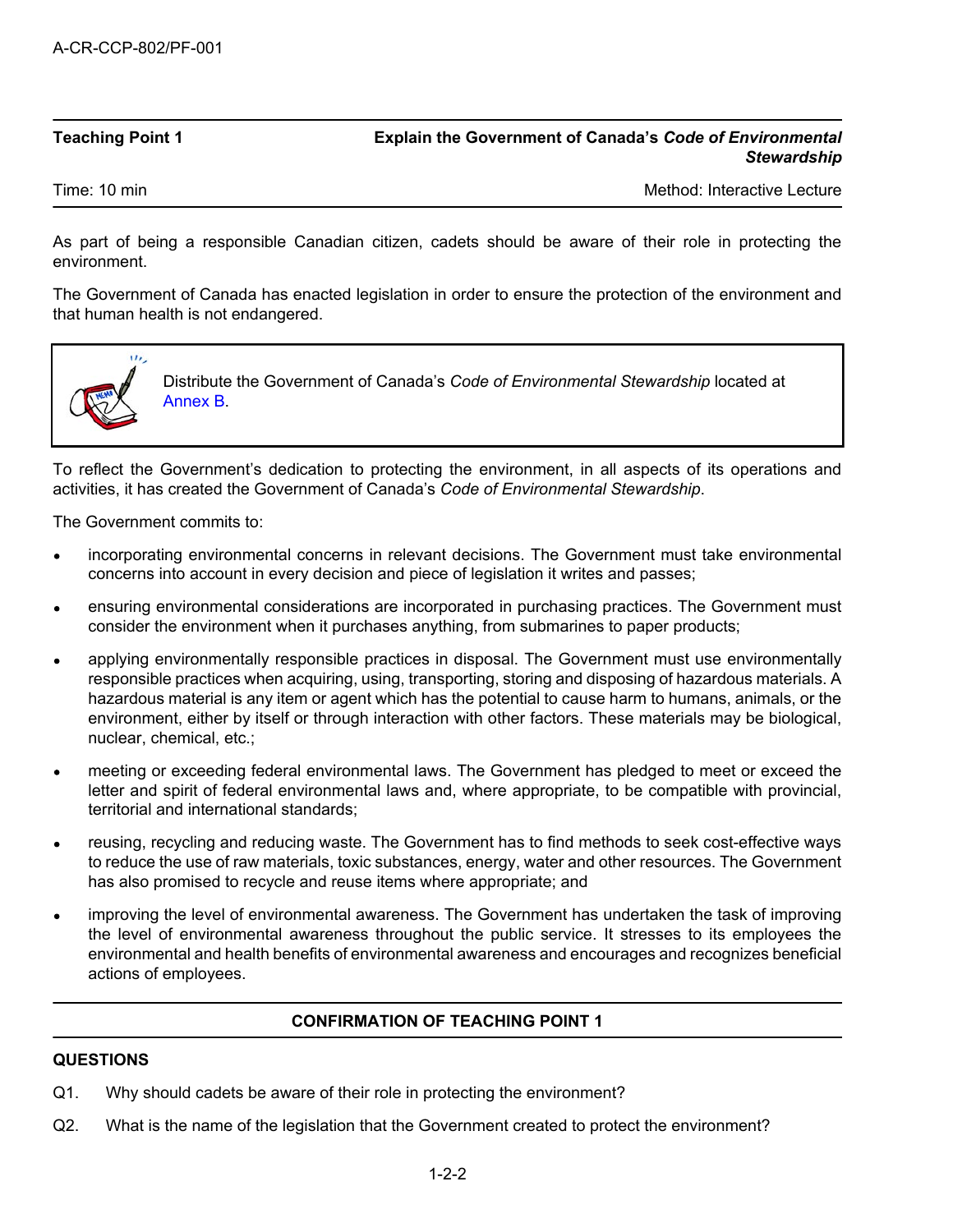Q3. What does the Government commit to under the Code of Environmental Stewardship?

# ANTICIPATED ANSWERS

- A1. Cadets should be aware of their role in protecting the environment because it is part of being a responsible citizen.
- A2. The Government of Canada's Code of Environmental Stewardship.
- A3. The Government commits to:
	- incorporating environmental concerns in relevant decisions;  $\bullet$
	- ensuring environmental considerations are incorporated in purchasing practices;  $\bullet$
	- $\bullet$ applying environmentally responsible practices in disposal;
	- meeting or exceeding federal environmental laws;  $\bullet$
	- reusing, recycling and reducing waste; and  $\bullet$
	- improving the level of environmental awareness.

# Teaching Point 2 Explain That the CCM Has a Code of Environmental Stewardship in CATO 11-08, Environmental Protection and **Stewardship**

Time: 5 min Method: Interactive Lecture Communication of the Method: Interactive Lecture

To ensure the Cadet Program stays well within the Government's Code of Environmental Stewardship, the CCO created a Cadet Administrative and Training Order (CATO) 11-08, Environmental Protection and Stewardship. This order prescribes national policy for the Canadian Cadet Organization/Cadet Instructor Cadre (CCO/CIC) on environmental matters.

The CCO/CIC must ensure the protection of the environment during all activities by adopting environmentally sound practices and by complying with federal, provincial and territorial environmental legislation and regulations, municipal environmental bylaws, as well as the DND's environmental regulations.

The term due diligence is found throughout CATO 11-08, Environmental Protection and Stewardship. The definition of due diligence is the exercise of reasonable care in the conduct of one's business or duties. To demonstrate due diligence, a member must show that they did all that any reasonable person would have done in the same circumstance to avoid a foreseeable risk of harm to the environment.

If due diligence is not practiced and an offence in violation of environmental legislation occurs there may be legal liabilities.

If a member of the CF does not comply with the Government's Code of Environmental Stewardship they may be personally liable to cover financial loss or they may be imprisoned.

If a cadet does not comply with the Government's Code of Environmental Stewardship they may be charged under the Youth Criminal Justice Act.

# CONFIRMATION OF TEACHING POINT 2

# QUESTIONS

Q1. What is the number and the name of the CATO that protects the environment?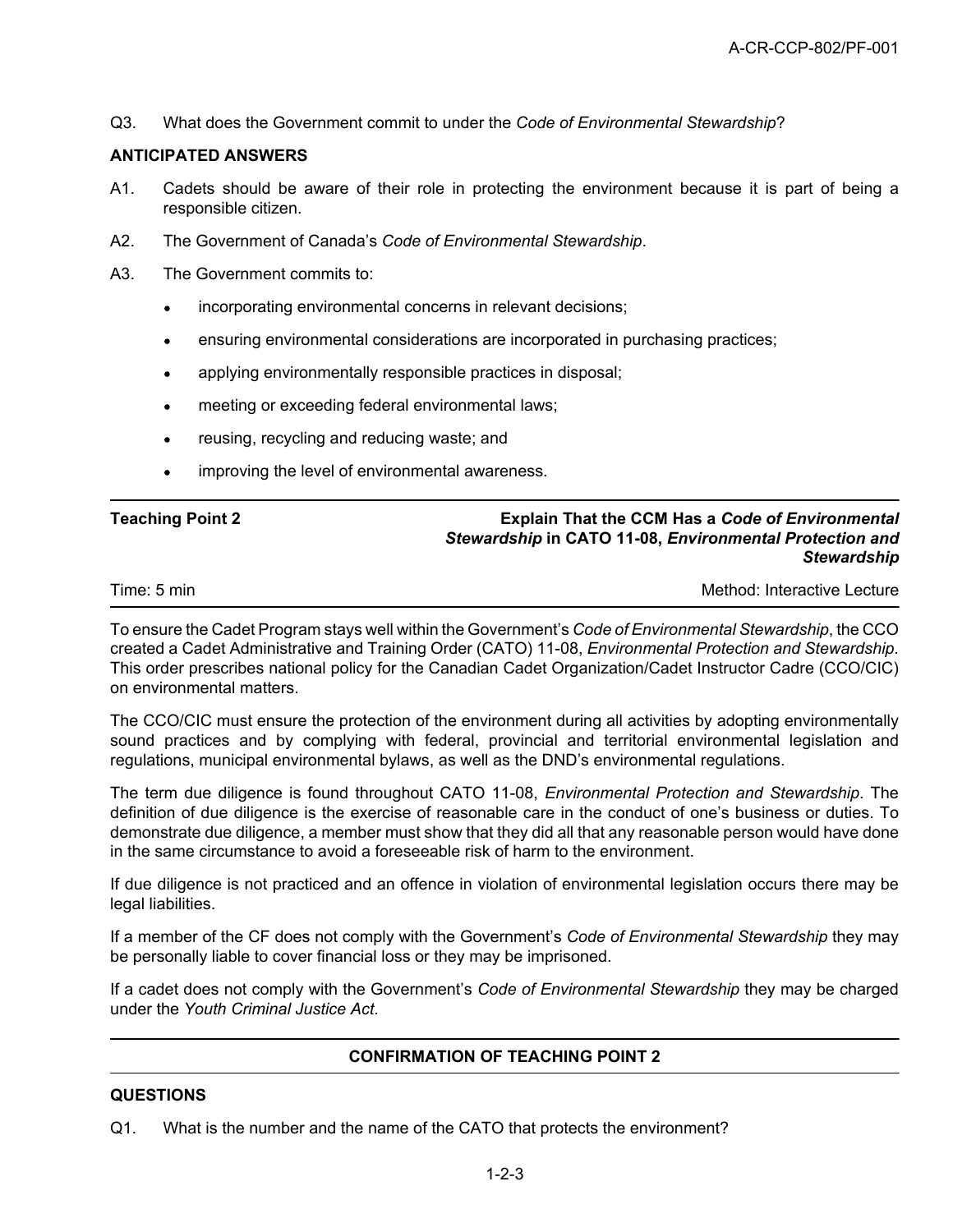- Q2. What is the definition of due diligence?
- Q3. What may happen to a cadet who does not comply with the Government's Code of Environmental Stewardship?

## ANTICIPATED ANSWERS

- A1. CATO 11-08, Environmental Protection and Stewardship.
- A2. The definition of due diligence is the exercise of reasonable care in the conduct of one's business or duties.
- A3. If a cadet does not comply with the Government's Code of Environmental Stewardship they may be charged under the Youth Criminal Justice Act.

# Teaching Point 3 Conduct a Group Discussion About Environmental Stewardship Within the Cadet Program

Time: 10 min Method: Group Discussion Method: Group Discussion

# BACKGROUND KNOWLEDGE



The point of the group discussion is to explore environmental stewardship within the Cadet Program using the tips for answering/facilitating discussion and the suggested questions provided.

# GROUP DISCUSSION

# TIPS FOR ANSWERING/FACILITATING DISCUSSION

- Establish ground rules for discussion, e.g. everyone should listen respectfully; don't interrupt; only one person speaks at a time; no one's ideas should be made fun of; you can disagree with ideas but not with the person; try to understand others as much as you hope they understand you; etc.
- Sit the group in a circle, making sure all cadets can be seen by everyone else.
- Ask questions that will provoke thought; in other words avoid questions with yes or no answers.
- Manage time by ensuring the cadets stay on topic.
- Listen and respond in a way that indicates you have heard and understood the cadet. This can be done by paraphrasing their ideas.
- Give the cadets time to respond to your questions.
- Ensure every cadet has an opportunity to participate. One option is to go around the group and have each cadet answer the question with a short answer. Cadets must also have the option to pass if they wish.
- Additional questions should be prepared ahead of time.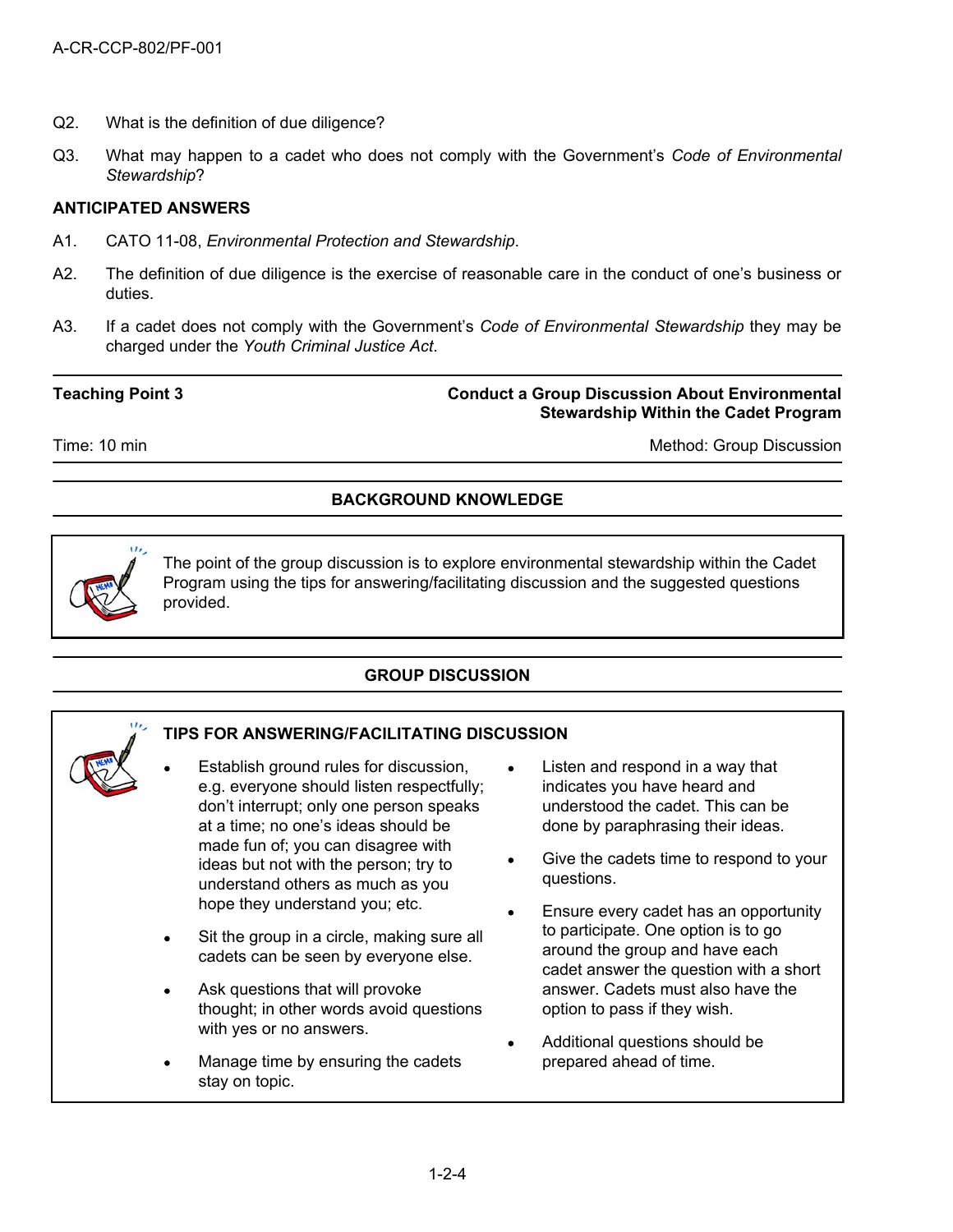# SUGGESTED QUESTIONS

- Q1. What is being done or can be done to reduce, reuse and recycle at the squadron?
- Q2. What is being done or can be done to improve environmental awareness at the squadron?
- Q3. What is being done or can be done to improve environmental awareness when the squadron conducts an outdoor activity?
- Q4. What is being done or can be done by the squadron to improve environmental awareness in the community?



Other questions and answers will develop throughout the group discussion. The group discussion should not be limited to only those suggested.



Reinforce those answers given and comments made during the group discussion, ensuring the teaching point has been covered.

# CONFIRMATION OF TEACHING POINT 3

The cadets' participation in the group discussion will serve as the confirmation of this TP.

# END OF LESSON CONFIRMATION

#### QUESTIONS

- Q1. Within the Government of Canada's Code of Environmental Stewardship, what does the Government commit to?
- Q2. What is the definition of due diligence?
- Q3. What is the number and the name of the CATO that protects the environment?

## ANTICIPATED ANSWERS

- A1. The Government commits to:
	- incorporating environmental concerns in relevant decisions;  $\bullet$
	- ensuring environmental considerations are incorporated in purchasing practices;  $\bullet$
	- applying environmentally responsible practices in disposal;
	- meeting or exceeding federal environmental laws;
	- reusing, recycling and reducing waste; and
	- improving the level of environmental awareness.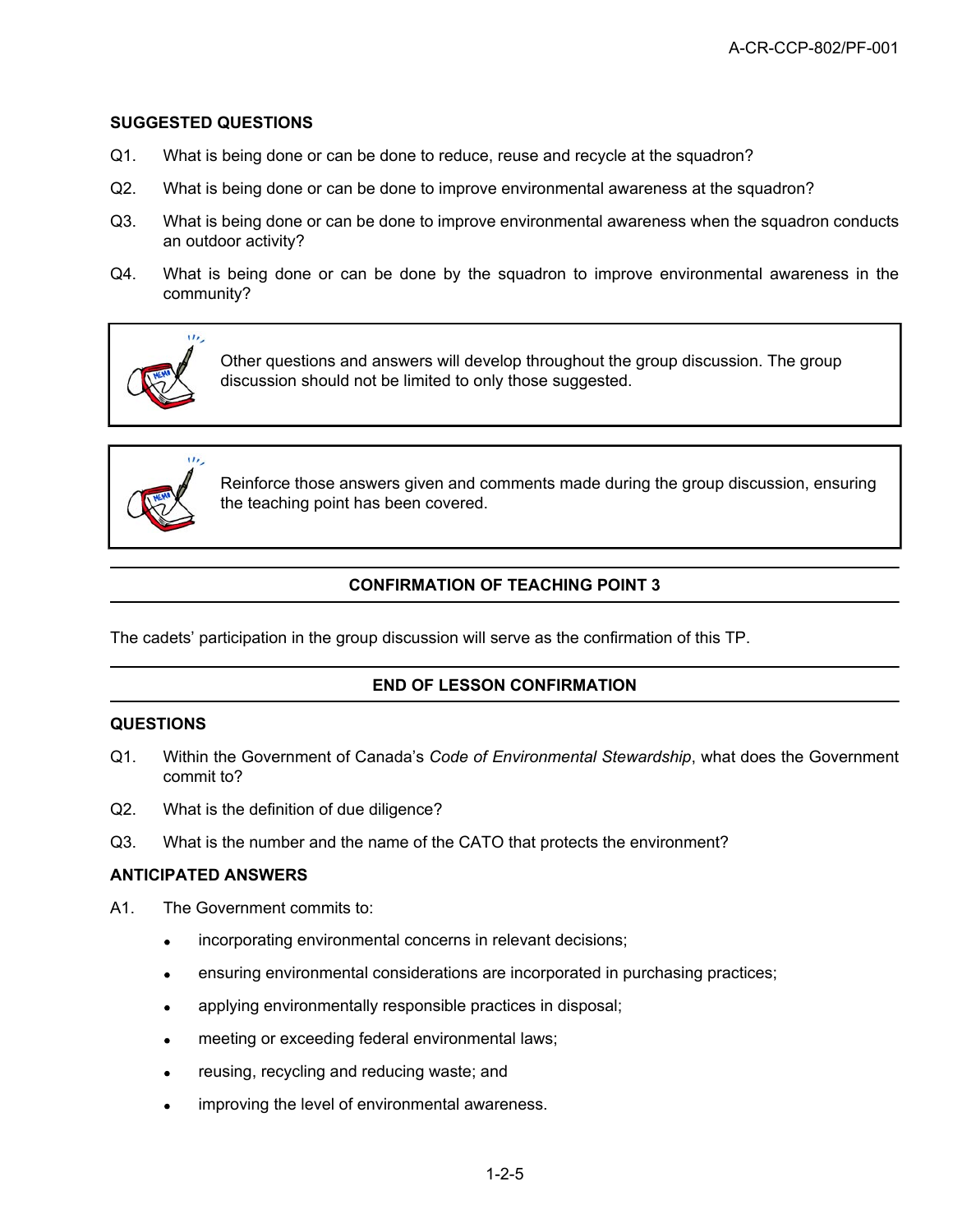- A2. The definition of due diligence is the exercise of reasonable care in the conduct of one's business or duties.
- A3. CATO 11-08, Environmental Protection and Stewardship.

# **CONCLUSION**

# HOMEWORK/READING/PRACTICE

N/A.

# METHOD OF EVALUATION

N/A.

# CLOSING STATEMENT

Cadets may be given many opportunities to display environmental stewardship during the training year. Being aware of the human impact on the environment may allow cadets to have a positive effect in their community and may encourage them to be more proactive in applying the principles of environmental stewardship.

# INSTRUCTOR NOTES/REMARKS

N/A.

# REFERENCES

A0-039 CATO 11-08 D Cdts 3. (1997). Environmental Protection and Stewardship. Ottawa, ON: Department of National Defence.

C0-090 Environment Canada. (2007). Code of Environmental Stewardship. Retrieved 2 February 2007, from http://www.ns.ec.gc.ca/g7/code.html.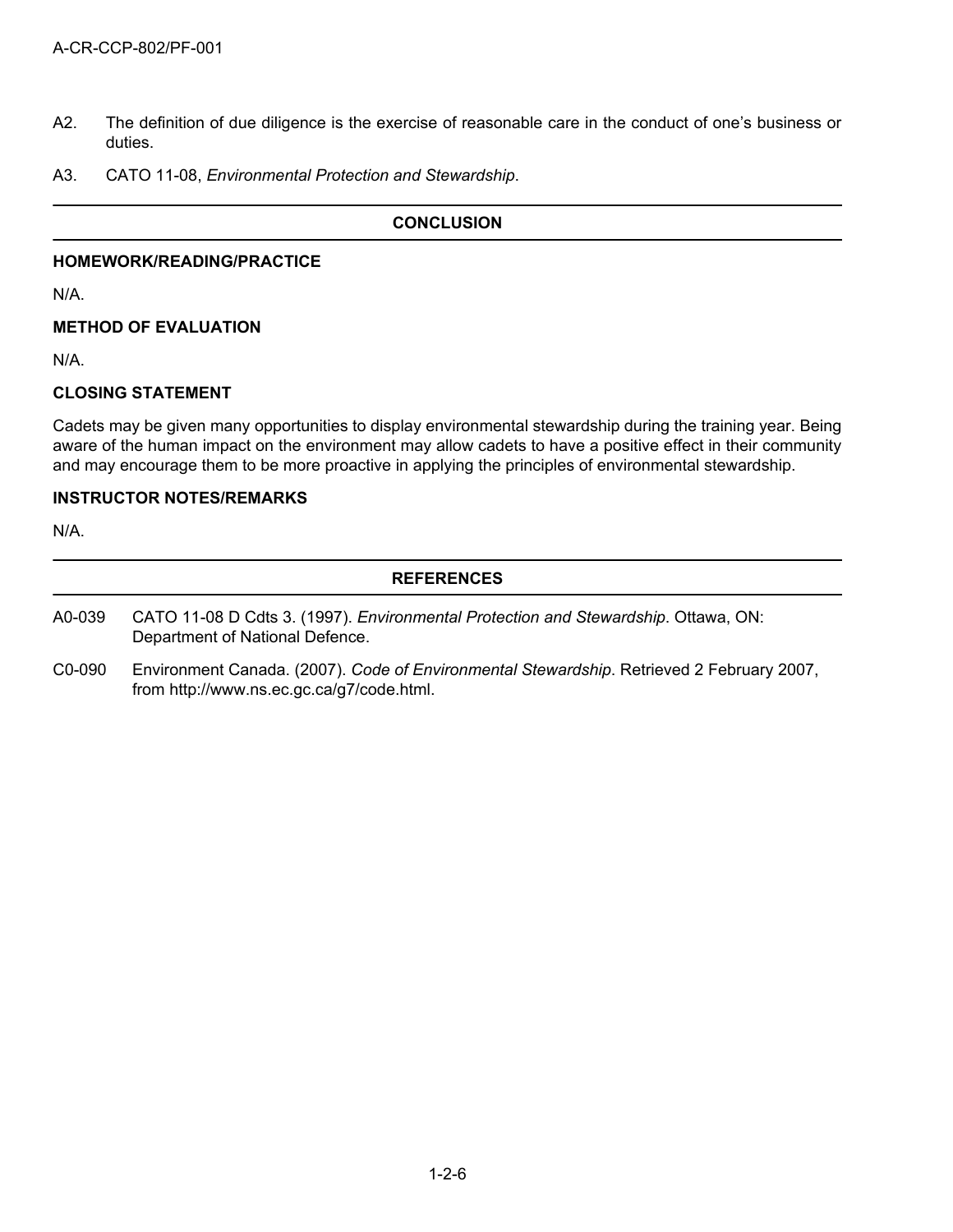

COMMON TRAINING

INSTRUCTIONAL GUIDE



# SECTION 3

## EO C201.01 – DISCUSS ENVIRONMENTAL ISSUES RELATIVE TO CANADA

Total Time: 30 min

## PREPARATION

#### PRE-LESSON INSTRUCTIONS

Resources needed for the delivery of this lesson are listed in the lesson specification located in A-CR-CCP-802/PG-001, Chapter 4. Specific uses for said resources are identified throughout the Instructional Guide within the TP for which they are required.

Review the lesson content and become familiar with the material prior to delivering the lesson.

Research the locations of local recycling of aluminum cans, bottles, paper/cardboard, batteries and other recycling opportunities. Research the locations of the nearest biomedical and chemical waste disposal sites within the province/territory.

#### PRE-LESSON ASSIGNMENT

N/A.

## APPROACH

A group discussion was chosen for this lesson to allow the cadets to interact with their peers and share their knowledge, experiences, opinions, and feelings about environmental issues.

# INTRODUCTION

#### REVIEW

N/A.

## **OBJECTIVES**

By the end of this lesson the cadet shall discuss environmental issues relative to Canada.

#### **IMPORTANCE**

It is important for cadets to know about the environmental issues facing our nation so that they have information to make decisions about the impact they may have on the environment now and for the future.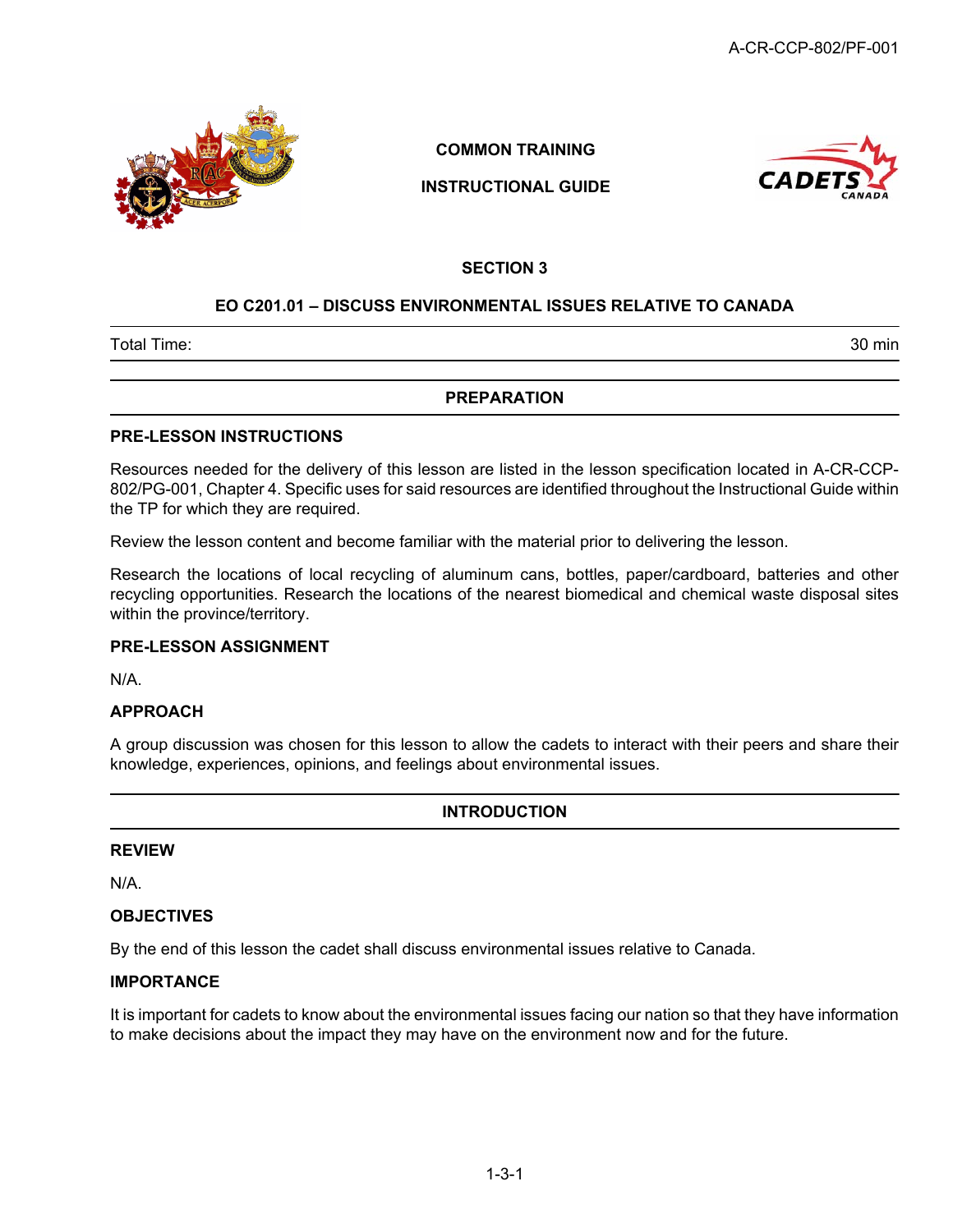# Teaching Point 1 Conduct a Group Discussion on the Recycling Opportunities in the Local Community

Time: 10 min Method: Group Discussion Nethod: Group Discussion



References for TP1 can be found by investigating the Website for your local municipality, region and/or province/territory.

# BACKGROUND KNOWLEDGE



The point of the group discussion is to draw recycling opportunities in the local community from the group using the tips for answering/facilitating discussion and the suggested questions provided.

# GROUP DISCUSSION



# TIPS FOR ANSWERING/FACILITATING DISCUSSION

- Establish ground rules for discussion, e.g. everyone should listen respectfully; don't interrupt; only one person speaks at a time; no one's ideas should be made fun of; you can disagree with ideas but not with the person; try to understand others as much as you hope they understand you; etc.
- Sit the group in a circle, making sure all cadets can be seen by everyone else.
- Ask questions that will provoke thought; in other words avoid questions with yes or no answers.
- Manage time by ensuring the cadets stay on topic.
- Listen and respond in a way that  $\bullet$ indicates you have heard and understood the cadet. This can be done by paraphrasing their ideas.
- Give the cadets time to respond to your questions.
- Ensure every cadet has an opportunity to participate. One option is to go around the group and have each cadet answer the question with a short answer. Cadets must also have the option to pass if they wish.
- Additional questions should be prepared ahead of time.

# SUGGESTED QUESTIONS

- Q1. What are the opportunities in the local community for aluminum can and bottle recycling?
- Q2. Where is this facility located?
- Q3. What are the opportunities in the local community for paper/cardboard recycling?
- Q4. Where is this facility located?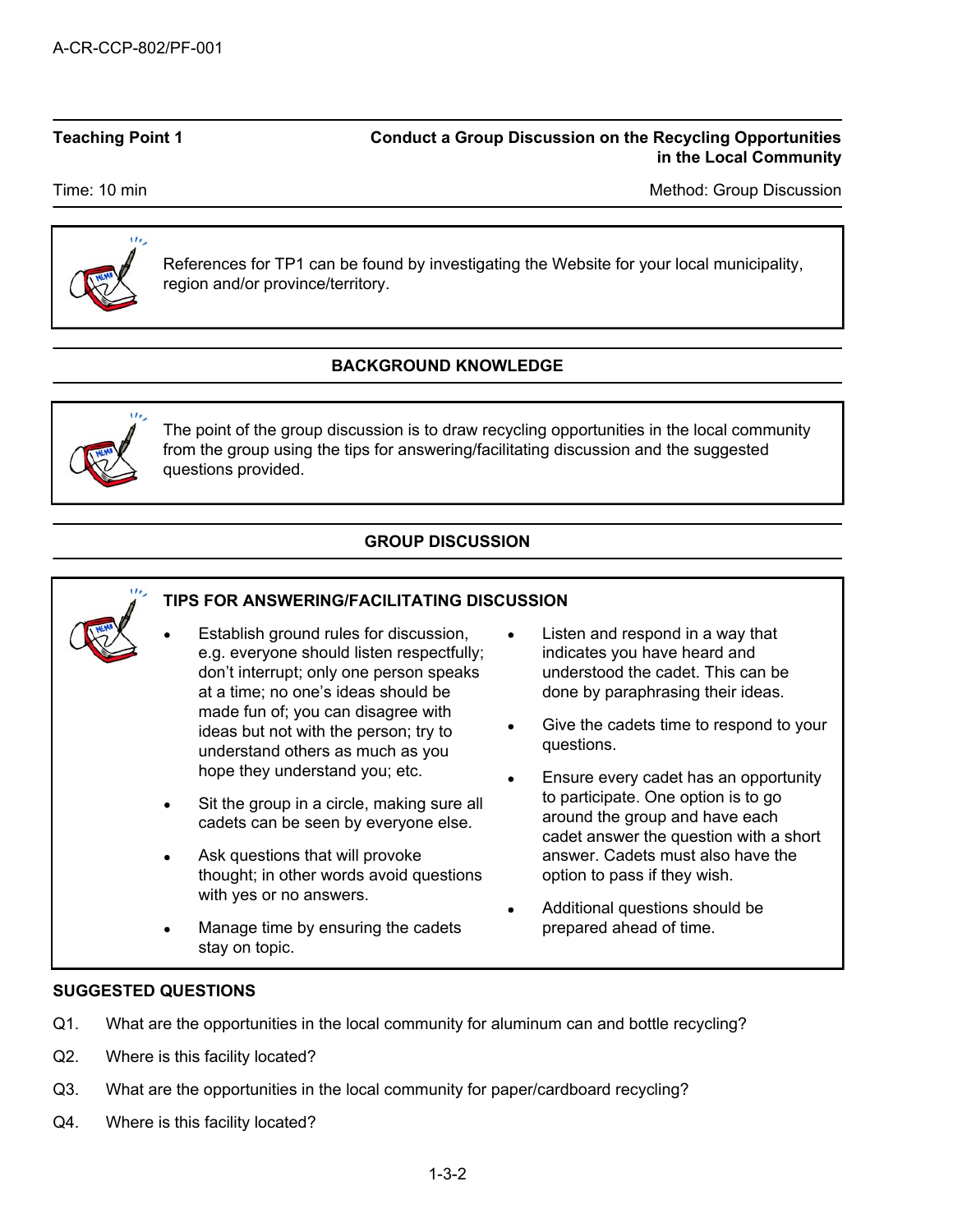- Q5. What are the opportunities in the local community for battery recycling?
- Q6. Where is this facility located?
- Q7. What other opportunities are there to recycle in the local community?
- Q8. Where are these facilities located?



Other questions and answers will develop throughout the group discussion. The group discussion should not be limited to only those suggested.



Reinforce those answers given and comments made during the group discussion, ensuring the teaching point has been covered.

# CONFIRMATION OF TEACHING POINT 1

The cadets' participation in the group discussion will serve as confirmation of this TP.

Teaching Point 2 Conduct a Group Discussion on Suggestions for Lowering Greenhouse Gas Emissions Locally, Provincially/Territorially or Nationally

Time: 10 min Method: Group Discussion Method: Group Discussion

# BACKGROUND KNOWLEDGE



The point of the group discussion is to draw the following information from the group using the tips for answering/facilitating discussion and the suggested questions provided.

Greenhouse gas emissions are the gases released into the atmosphere that affect the temperature and climate of the Earth's surface. The main greenhouse gases emitted, due to human activity, are carbon dioxide ( $CO<sub>2</sub>$ ), methane (CH<sub>4</sub>) and nitrous oxide (N<sub>2</sub>O). CO<sub>2</sub> emissions are mainly from burning fossil fuels and deforestation. These emissions have led to the largest increase in atmospheric greenhouse gas concentrations since the Industrial Revolution and they have affected the radiation transfer through the atmosphere. This is called the greenhouse effect. The greenhouse effect is the heating of the Earth's surface and lower atmosphere.

Simple things that may be done to lower greenhouse gas emissions may include:

- walking or taking public transit instead of driving a vehicle;
- avoiding unnecessary idling of a vehicle;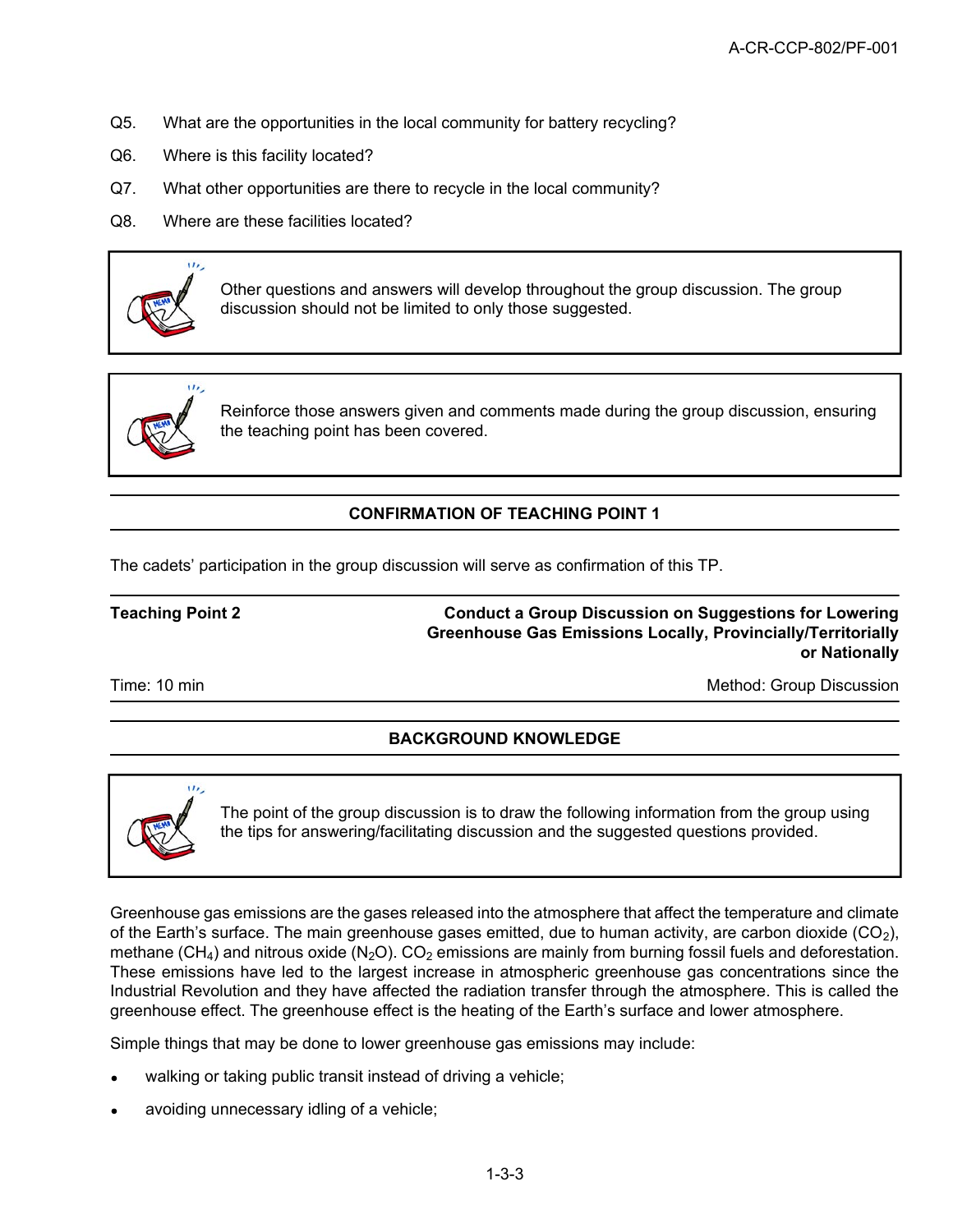- driving a hybrid car;  $\bullet$
- investing in a programmable thermostat;
- turning down the temperature in the house before going to sleep;
- replacing standard bulbs with fluorescent bulbs; and
- turning off lights when not in the room.

Things that may be done by the provincial/territorial and national governments to lower greenhouse emissions may include:

- tax incentives for towns and cities to create public transportation;
- researching and developing alternate fuels and energy sources;
- taxing;
- educating the public about greenhouse gas emissions; and
- having all governments employees use the ideas from the previous TP.

# GROUP DISCUSSION

# TIPS FOR ANSWERING/FACILITATING DISCUSSION

- Establish ground rules for discussion, e.g. everyone should listen respectfully; don't interrupt; only one person speaks at a time; no one's ideas should be made fun of; you can disagree with ideas but not with the person; try to understand others as much as you hope they understand you; etc.
- Sit the group in a circle, making sure all  $\bullet$ cadets can be seen by everyone else.
- Ask questions that will provoke thought; in other words avoid questions with yes or no answers.
- Manage time by ensuring the cadets stay on topic.
- Listen and respond in a way that indicates you have heard and understood the cadet. This can be done by paraphrasing their ideas.
- Give the cadets time to respond to your questions.
- Ensure every cadet has an opportunity to participate. One option is to go around the group and have each cadet answer the question with a short answer. Cadets must also have the option to pass if they wish.
- Additional questions should be prepared ahead of time.

# SUGGESTED QUESTIONS

- Q1. What simple things may be done to help lower greenhouse gas emissions?
- Q2. What things may be done by provincial/territorial and national governments to lower greenhouse emissions?
- Q3. What things are being done by governments to reduce the amount of greenhouse gas emissions?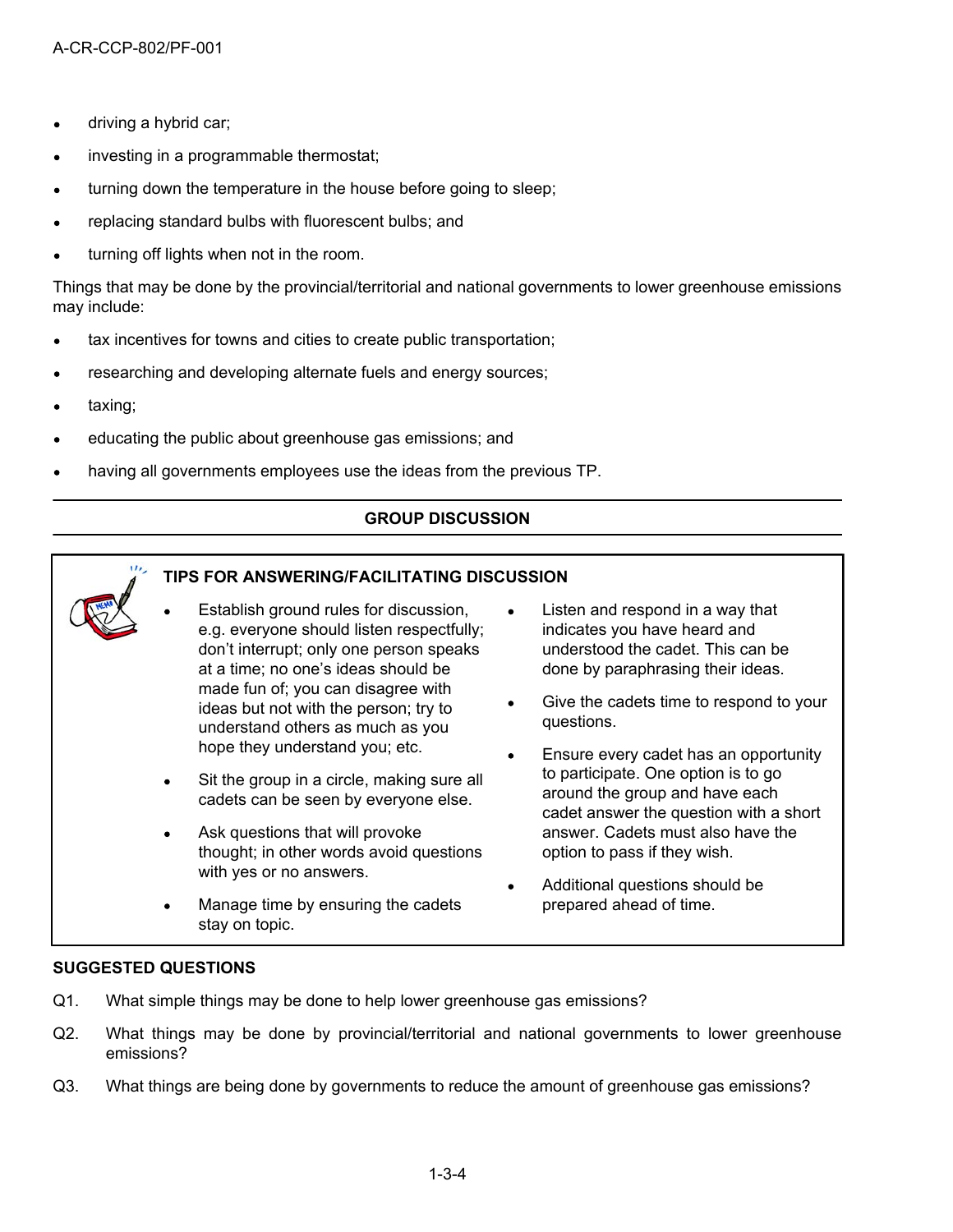

Other questions and answers will develop throughout the group discussion. The group discussion should not be limited to only those suggested.



Reinforce those answers given and comments made during the group discussion, ensuring the teaching point has been covered.

# CONFIRMATION OF TEACHING POINT 2

The cadets' participation in the group discussion will serve as the confirmation of this TP.

# Teaching Point 3 Conduct a Group Discussion on Local, Provincial/Territorial or National Hazardous Waste Disposal Sites

Time: 5 min Method: Group Discussion and Method: Group Discussion

# BACKGROUND KNOWLEDGE



The point of the group discussion is to draw the following information from the group using the tips for answering/facilitating discussion and the suggested questions provided.

There are different types of waste created by human activity. The most dangerous type of waste is called hazardous waste. Different types of hazardous waste include nuclear waste, biomedical waste, chemical waste and household hazardous waste.

Although nuclear waste has been safely stored for the short-term, no permanent disposal system has been fully developed. Every country that uses nuclear power is trying to find an answer to this international problem.



The locations of the nearest biomedical and chemical waste disposal sites within the province/territory may be found by contacting the provincial/territorial government.

Biomedical waste is created in every hospital, clinic and dentist's office in the country. These wastes must be separately stored and transported to sites within the country for disposal. These wastes are very dangerous because they may be contaminated with infectious viruses and bacteria.

Chemical wastes, like industrial chemicals and solvents, must be disposed of in special areas located around the country. Some chemicals, like polychlorinated biphenyls (PCBs) and dioxin, are disposed of at the Swan Hills Treatment Centre, in Alberta, the only centre of its kind in the country. These chemical wastes are very dangerous and have proven, in some cases, to cause cancer.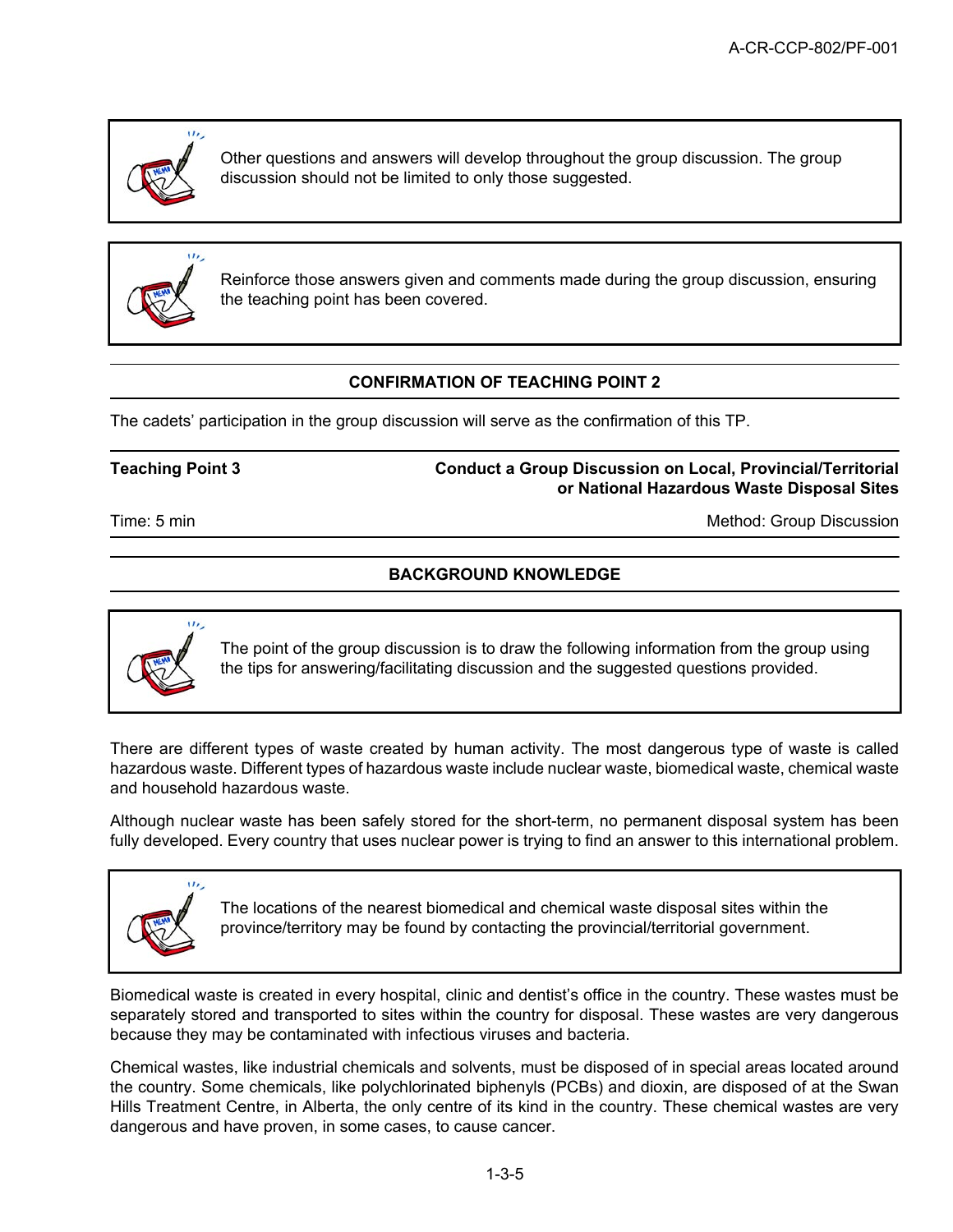Some household hazardous waste items may include (this list is not exhaustive):

- motor oil;
- prescription drugs;
- cleaning products;
- paints;
- car waxes and polishes;
- weed killers;
- antifreeze;
- propane gas cylinders;
- solvents, turpentine, varnishes, lacquers; and
- products with flammable, corrosive, explosive, toxic, or poisonous warning labels, etc.

# GROUP DISCUSSION



- Establish ground rules for discussion, e.g. everyone should listen respectfully; don't interrupt; only one person speaks at a time; no one's ideas should be made fun of; you can disagree with ideas but not with the person; try to understand others as much as you hope they understand you; etc.
- Sit the group in a circle, making sure all  $\bullet$ cadets can be seen by everyone else.
- Ask questions that will provoke  $\bullet$ thought; in other words avoid questions with yes or no answers.
- Manage time by ensuring the cadets stay on topic.
- Listen and respond in a way that indicates you have heard and understood the cadet. This can be done by paraphrasing their ideas.
- Give the cadets time to respond to your  $\bullet$ questions.
- Ensure every cadet has an opportunity to participate. One option is to go around the group and have each cadet answer the question with a short answer. Cadets must also have the option to pass if they wish.
- Additional questions should be prepared ahead of time.

# SUGGESTED QUESTIONS

- Q1. What is the most dangerous type of waste?
- Q2. Why is biomedical and chemical waste not stored in garbage dumps?
- Q3. Where in the community are household hazardous wastes collected? How often?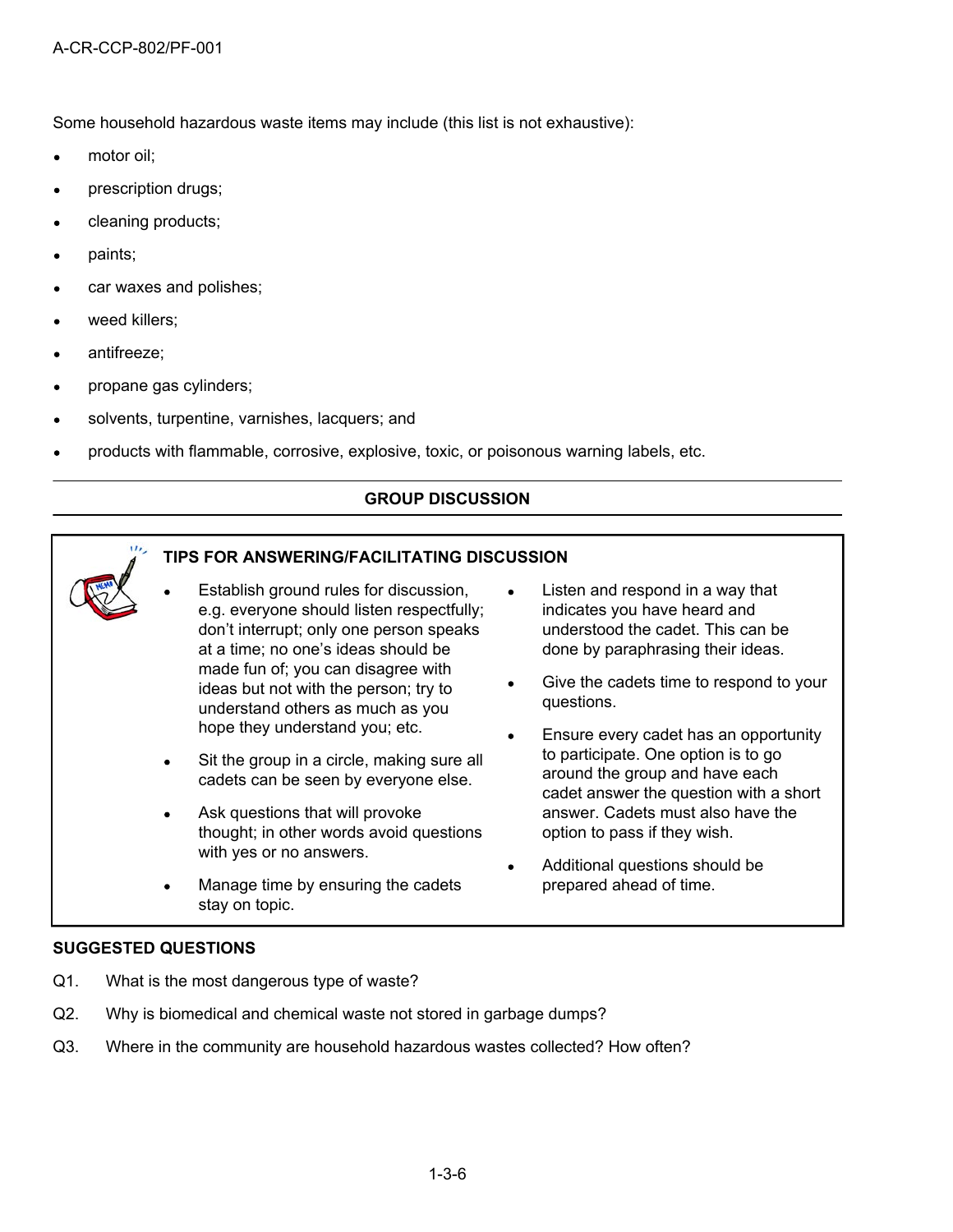

Other questions and answers will develop throughout the group discussion. The group discussion should not be limited to only those suggested.



Reinforce those answers given and comments made during the group discussion, ensuring the teaching point has been covered.

# CONFIRMATION OF TEACHING POINT 3

The cadets' participation in the group discussion will serve as the confirmation of this TP.

# END OF LESSON CONFIRMATION

## **QUESTIONS**

- Q1. What do greenhouse gas emissions affect?
- Q2. What are some simple things that may be done to lower greenhouse gas emissions?
- Q3. Why are biomedical and chemical wastes dangerous?

# ANTICIPATED ANSWERS

- A1. Greenhouse gas emissions affect the temperature and climate of the Earth's surface.
- A2. Simple things that may be done to lower greenhouse gas emissions include:
	- walking or taking public transit instead of driving a vehicle;  $\bullet$
	- avoiding unnecessary idling of a vehicle;  $\bullet$
	- driving a hybrid car;  $\bullet$
	- investing in a programmable thermostat;  $\bullet$
	- turning down the temperature in the house before going to sleep;  $\bullet$
	- replacing standard bulbs with fluorescent bulbs; and  $\bullet$
	- turning off lights when not in the room.  $\bullet$
- A3. Biomedical waste may be contaminated and chemical waste may be cancer causing.

# **CONCLUSION**

# HOMEWORK/READING/PRACTICE

N/A.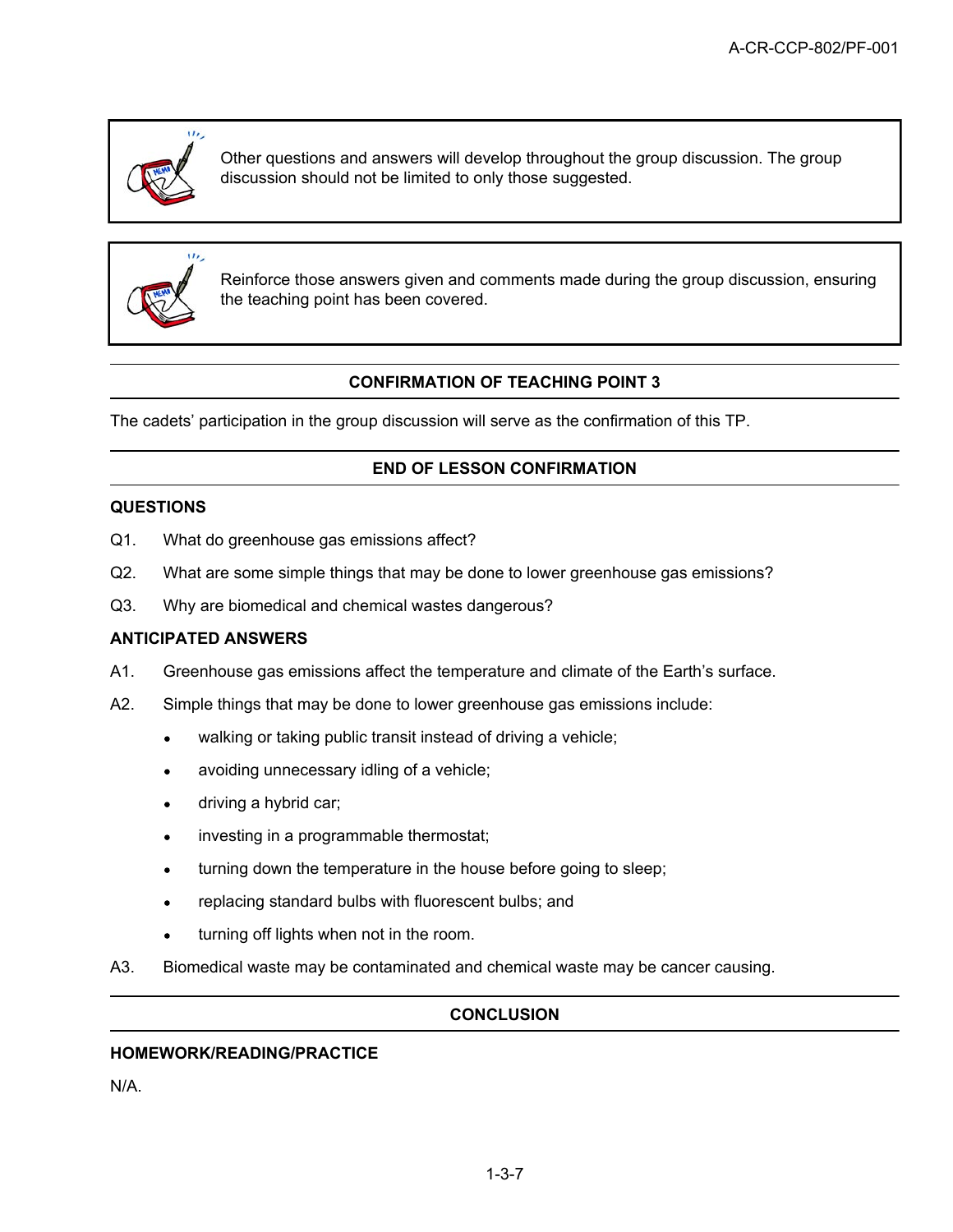# METHOD OF EVALUATION

N/A.

# CLOSING STATEMENT

Through the discussion of local, provincial/territorial and national environmental issues, cadets may gain an understanding of how their individual actions affect the environment. It may inspire them to take personal responsibility for its preservation and restoration which is part of being an environmentally conscious citizen.

# INSTRUCTOR NOTES/REMARKS

References for TP1 can be found by investigating the Website for your local, municipality, region and/or province/territory.

# **REFERENCES**

- C0-091 The City of Red Deer. (2007). Household Tips to Reduce Greenhouse Gas Emissions. Retrieved 19 February 2007, from http://www.city.red-deer.ab.ca/Keeping+You+Informed/Environmental +Tips+and+Initiatives/Household+Tips+to+Reduce+Greenhouse+Gas+Emissions.htm.
- C0-092 The City of Red Deer. (2007). Household Hazardous Waste. Retrieved 19 February 2007, from http://www.city.red-deer.ab.ca/Keeping+You+Informed/Environmental+Tips+and+Initiatives/ Household+Hazardous+Waste.htm.
- C0-093 Industry Canada. (2007). Canadian Company Capabilities. Retrieved 19 February 2007, from http://www.strategis.ic.gc.ca/app/ccc/ search/navigate.do? language=eng&portal=1&subPortal=&estblmntNo=234567041421&profile=completeProfile.
- C0-094 Depository Services Program. (2007). High-Level Radioactive Waste in Canada. Retrieved 19 February 2007, from http://www.dsp-psd.pwgsc.gc.ca/Collection-R/LoPBdP/BP/bp338-e.htm.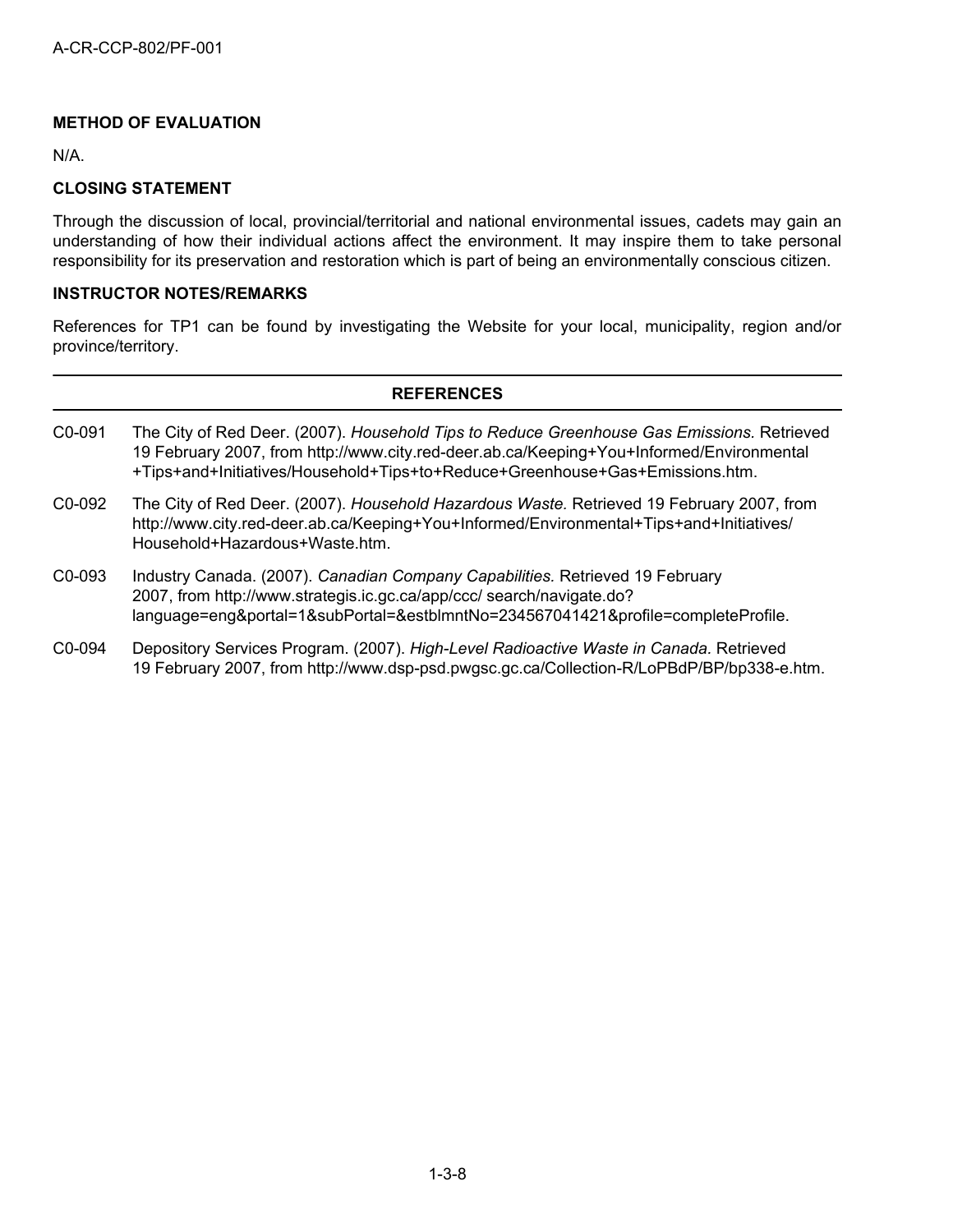# WHAT ARE MY RIGHTS AS A CANADIAN CITIZEN?

Canadians enjoy the following rights:

- Equality Rights. Equal treatment before and under the law, and equal protection and benefit of the law without discrimination.
- **Democratic Rights.** Every citizen has the right to participate in political activities including voting and being elected to political office.
- Legal Rights. Every citizen has the right to be presumed innocent until proven guilty, the right to retain a lawyer and to be informed of that right and the right to an interpreter in court proceedings.
- Mobility Rights. Every citizen has the right to enter and leave Canada, and to move to and take up residence in any province/territory.
- Language Rights. Every citizen has the right to use either the English or French language in communications with the federal government and certain provincial/territorial governments.
- Minority Language Education Rights. In general, English and French minorities in every province and territory have the right to be educated in their own language.

# WHAT ARE MY RESPONSIBILITIES AS A CANADIAN CITIZEN?

Canadians share common responsibilities. They should:

- understand and obey Canadian laws;  $\bullet$
- participate in Canada's democratic political system;  $\bullet$
- vote in elections;  $\bullet$
- allow other Canadians to enjoy their rights and freedoms; and  $\bullet$
- appreciate and help to preserve Canada's multicultural heritage. $\bullet$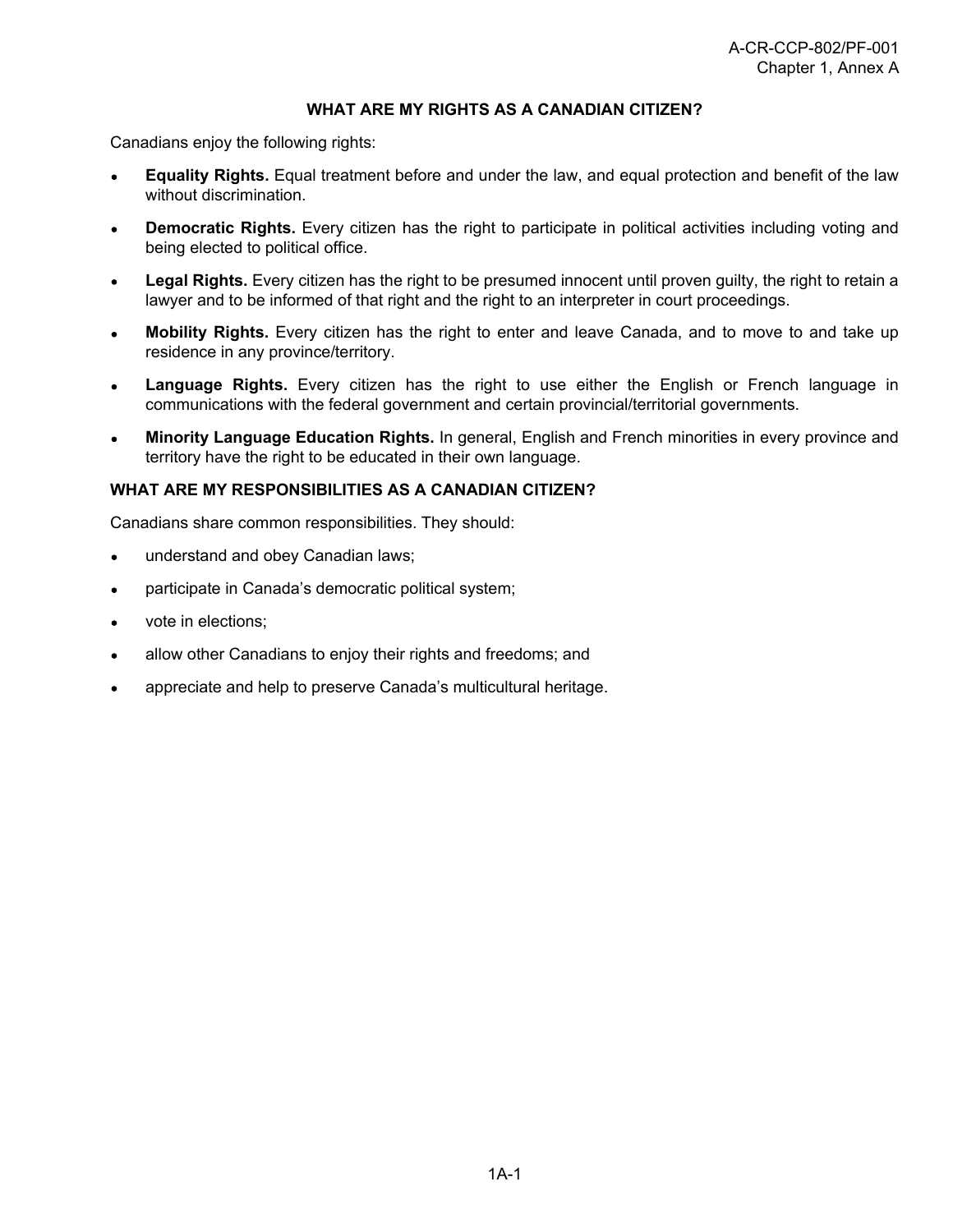THIS PAGE INTENTIONALLY LEFT BLANK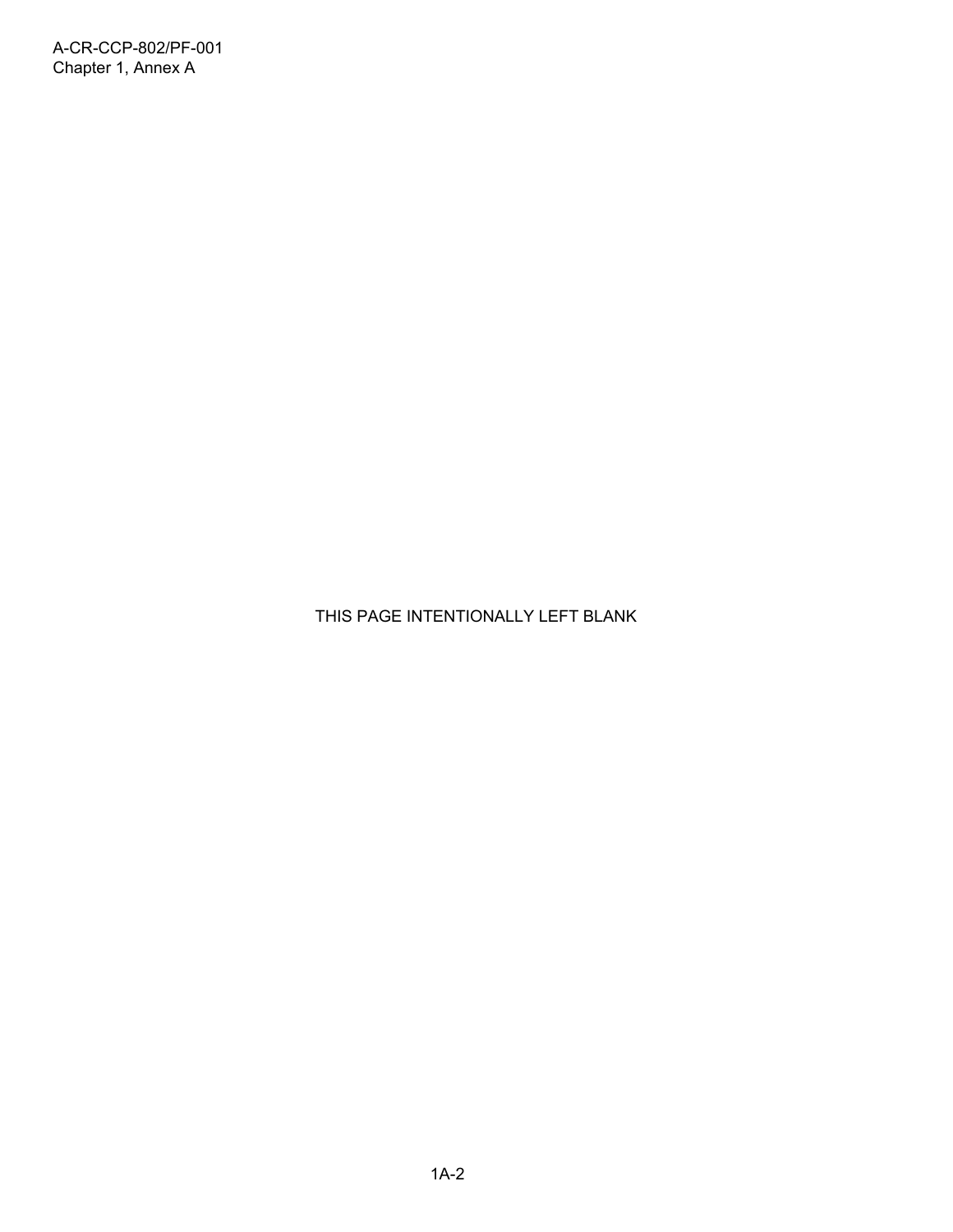# THE GOVERNMENT OF CANADA'S CODE OF ENVIRONMENTAL STEWARDSHIP

To reflect the Government's dedication in all aspects of its operations and activities, it has created the Government of Canada's Code of Environmental Stewardship.

The Government commits to:

- incorporating environmental concerns in relevant decisions;  $\bullet$
- ensuring environmental considerations are incorporated in purchasing practices;
- applying environmentally responsible practices in disposal;
- meeting or exceeding federal environmental laws;  $\bullet$
- reusing, recycling and reducing waste; and
- improving the level of environmental awareness. $\bullet$